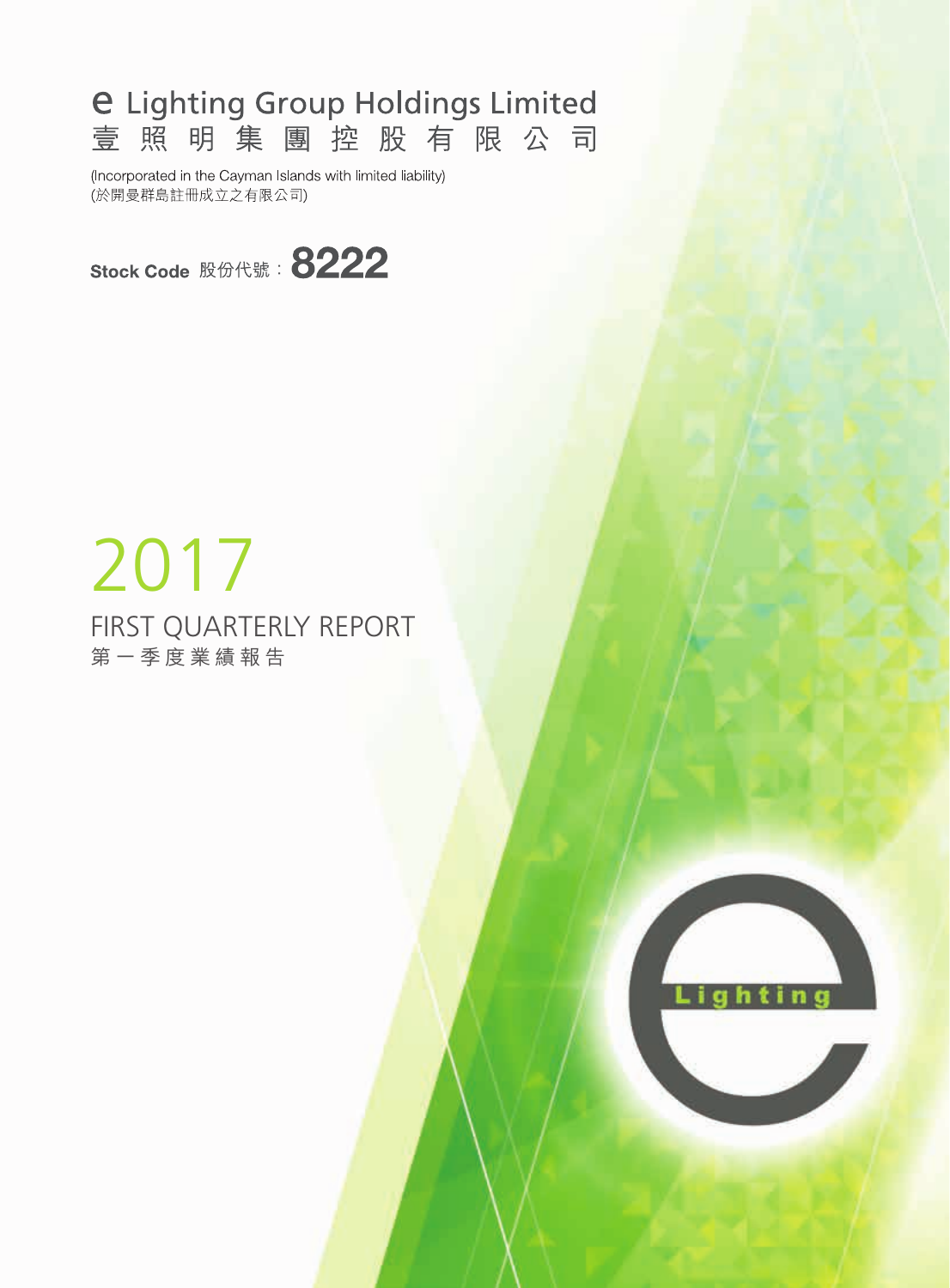#### **CHARACTERISTICS OF THE GROWTH ENTERPRISE MARKET ("GEM") OF THE STOCK EXCHANGE OF HONG KONG LIMITED (THE "STOCK EXCHANGE")**

**GEM has been positioned as a market designed to accommodate companies to which a higher investment risk may be attached than other companies listed on the Stock Exchange. Prospective investors should be aware of the potential risks of investing in such companies and should make the decision to invest only after due and careful consideration. The greater risk profile and other characteristics of GEM mean that it is a market more suited to professional and other sophisticated investors.**

**Given the emerging nature of companies listed on GEM, there is a risk that securities traded on GEM may be more susceptible to high market volatility than securities traded on the Main Board of the Stock Exchange and no assurance is given that there will be a liquid market in the securities traded on GEM.**

*Hong Kong Exchanges and Clearing Limited and the Stock Exchange take no responsibility for the contents of this report, make no representation as to its accuracy or completeness and expressly disclaim any liability whatsoever for any loss howsoever arising from or in reliance upon the whole or any part of the contents of this report.*

*This report, for which the directors (the "Directors") of E Lighting Group Holdings Limited (the "Company" or "E Lighting") collectively and individually accept full responsibility, includes particulars given in compliance with the Rules Governing the Listing of Securities on the GEM of the Stock Exchange (the "GEM Listing Rules") for the purpose of giving information with regard to the Company. The Directors, having made all reasonable enquiries, confirm that to the best of their knowledge and belief the information contained in this report is accurate and complete in all material respects and not misleading or deceptive, and there are no other matters the omission of which would make any statement herein or this report misleading.*

**香港聯合交易所有限公司(「聯交所」)創業板(「創 業板」)之特色**

**創業板乃為較於聯交所上市的其他公司帶有更高 投資風險的公司提供上市的市場。有意投資者應 了解投資於該等公司的潛在風險,並應經過審慎 周詳考慮後方作出投資決定。基於創業板的較高 風險及其他特色,創業板較適合專業及其他經驗 豐富的投資者。**

**由於創業板上市公司的新興性質使然,在創業板 買賣的證券可能會承受較於聯交所主板買賣的證 券為高的市場波動風險,同時亦不保證在創業板 買賣的證券會有高流通量的市場。**

香港交易及結算所有限公司及聯交所對本報告的 內容概不負責,對其準確性或完整性亦不發表任 何聲明,並明確表示概不就因本報告全部或任何 部分內容所產生或因依賴該等內容而引致的任何 損失承擔任何責任。

本報告乃遵照聯交所創業板證券上市規則(「創業 板上市規則」)之規定提供有關壹照明集團控股有 限公司(「本公司」或「壹照明」)的資料。本公司 各董事(「董事」)共同及個別對本報告承擔全部責 任。董事於作出一切合理查詢後確認,就彼等所 深知及確信,本報告所載資料在各重大方面均屬 準確及完整,且並無誤導或欺詐成分,亦無遺漏 任何其他事項,致使本報告內任何聲明或本報告 有所誤導。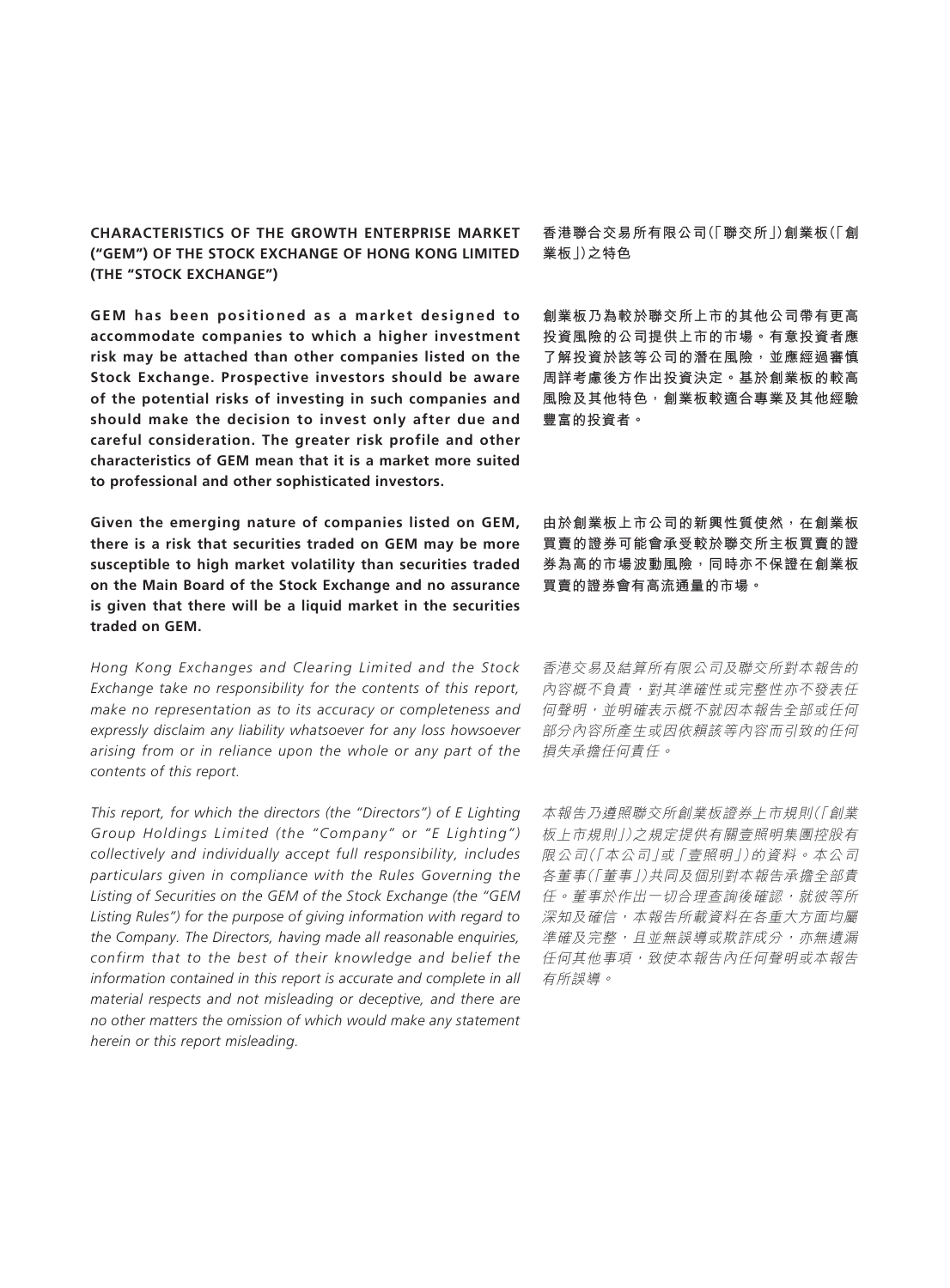

- **2** Management Discussion and Analysis **管理層討論及分析**
- **5** Corporate Governance and Other Information **企業管治及其他資料**
- **10** Condensed Consolidated Statement of Profit or Loss and Other Comprehensive Income **簡明綜合損益及其他全面收益表**
- **11** Condensed Consolidated Statement of Changes in Equity **簡明綜合權益變動表**
- **12** Notes to the Condensed Consolidated Financial Statements **簡明綜合財務報表附註**

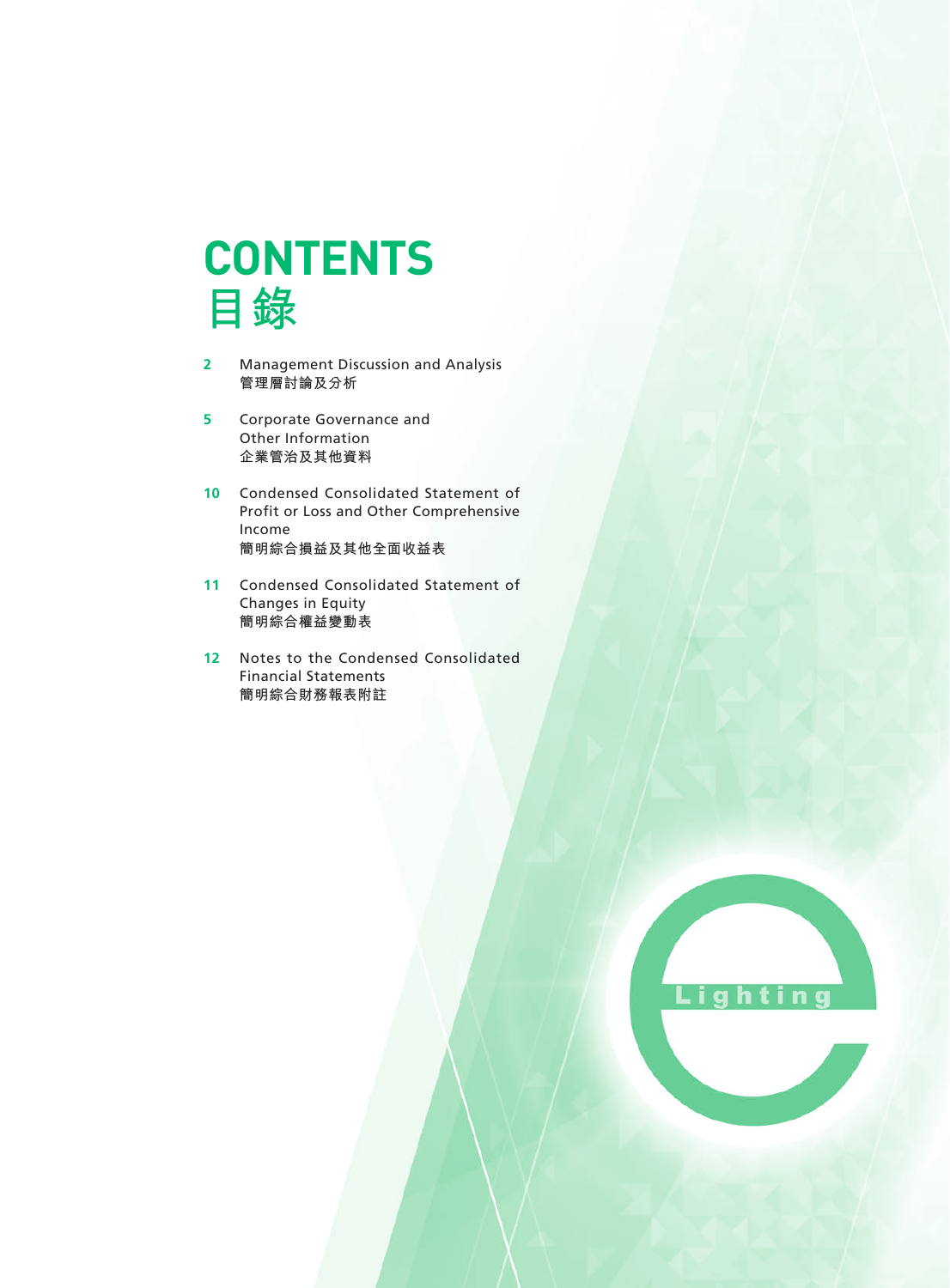# **MANAGEMENT DISCUSSION AND ANALYSIS** 管理層討論及分析

### Business Review and Future Outlook

#### **Business Review**

#### **Retail chain business in lighting and designer label furniture**

Retail chain business in lighting and designer label furniture is the core business of the Company and its subsidiaries (collectively referred to as the "Group"). Being one of the most established retail chain group of lighting products in Hong Kong, E Lighting possesses rich experience in the sale of quality lighting and designer label furniture products from all over the world. During the three months ended 30 June 2017 (the "Reporting Period"), E Lighting was cautious in its retail network development due to the sluggish retail environment of Hong Kong and has concentrated on the consolidation of its retail network and optimisation of the product mix.

During the Reporting Period, revenue of the retail chain business in lighting and designer label furniture was approximately HK\$17,183,000, accounted for approximately 93.4% of the Group's revenue.

#### **Business in tableware and giftware**

Business in tableware and giftware was new business acquired for wholesale of tableware and giftware worldwide, which has expanded the Group's business portfolio, and broadened its source of income and generated additional cash flows. During the Reporting Period, revenue of the business in tableware and giftware was approximately HK\$1,213,000, accounted for approximately 6.6% of the Group's revenue.

#### **Future Outlook**

With reference to the monthly figures released by the Census and Statistics Department of the Government of the Hong Kong Special Administrative Region (the "Government"), the value of total retail sales stopped decreasing in March 2017, after decreasing for 24 consecutive months. It continued to grow slightly for 4 consecutive months from March 2017 to June 2017 over the previous year, reflecting the local consumption demand stayed firm.

The underlying demand for residential properties is strong and measures have been announced in the 2017 Policy Address of the Government to expedite and increase housing supply to meet with demands. Moreover, the prevailing favourable job and income conditions should render a solid support to local consumer sentiment.

# 業務回顧及未來展望

#### **業務回顧**

**燈飾及設計師品牌家具的零售連鎖業務**

燈飾及設計師品牌家具的零售連鎖業務為本公司 及其附屬公司(統稱為「本集團」)的核心業務。 壹照明作為全港最具規模的燈飾零售連鎖集團之 一,於代理及銷售來自世界各地的優質品牌燈飾 及設計師家具方面擁有豐富經驗。於截至二零 一七年六月三十日止三個月(「報告期」)內,壹照 明因應香港疲弱的零售環境,在零售網絡計劃方 面採取審慎的態度,專注於零售網絡整合及產品 組合優化。

於報告期內,來自經營燈飾及設計師品牌家具的 零售連鎖業務的營業額約17,183,000港元,佔本 集團營業額約93.4%。

#### **餐具及禮品業務**

餐具及禮品業務為新收購業務以批發餐具及禮品 至世界各地,令本集團業務組合得以擴大,並產 生多元收入及額外現金流。於報告期內,來自經 營餐具及禮品業務的營業額約1,213,000港元, 佔本集團營業額約6.6%。

#### **未來展望**

參考香港特別行政區政府(「政府」)統計處每月發 佈之數據,零售業銷貨額總值於連跌24個月後, 於二零一七年三月份止跌。而且在三月份至六月 份連續4個月按年輕微增長,此反映本地消費需 求維持堅穩。

住宅物業潛在需求依然強勁,而二零一七年政府 施政報告亦公佈若干相關舉措加快及加大房屋供 應以滿足需求。此外,目前良好的就業和收入情 況應能為本地消費意欲提供有力的支持。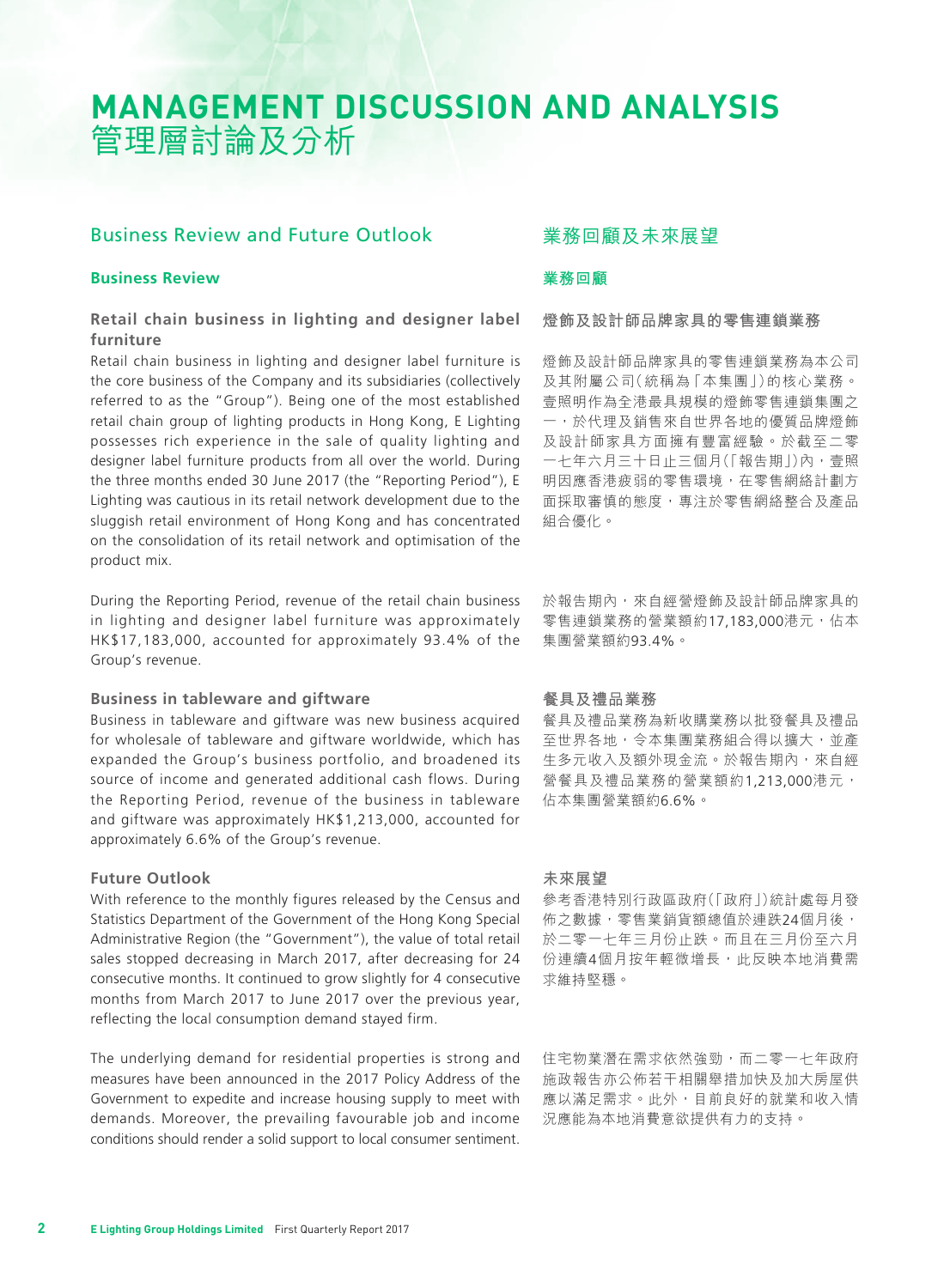Therefore, the Directors foresee that the Hong Kong retail market remains challenging in 2017, but expect the retail market may gradual recover from the challenging economic outlook.

The Group will continue to concentrate on the consolidation of its retail network, optimisation of product-mix and intensification of cost control, and will also continue to seize opportunities to stabilise growth through cautious strategic planning. In August 2017, a new retail store, "E Lighting" at Megabox, Kowloon Bay, was opened in order to capture the opportunities of development of Kowloon East. Apart from the new store in Megabox, the Group has further encountered a suitable retail store in Tsuen Wan and has already signed the tenancy agreement with the landlord in August 2017, and the design of the new retail store is under progress. The launch of the new shop is expected to be in mid-October 2017 and will further increase the market share of E Lighting.

Looking forward, the Group expects the Government's effort to step up supply of residential units in Hong Kong will drive demand for lighting and household products. Therefore, E Lighting is afforded with new opportunities in its various lines of business. The Group will strive to maintain a streamlined business operation, while catering for consumers' specific needs and being responsive to market changes. Leveraging the support of the capital market, our own strengths, and the global trends of saving energy, protecting the environment and pursuing a higher quality of life, the Group is cautiously confident about its development in the future. We will strive to maintain steady growth and to maximise returns for our investors.

#### Financial Review **Revenue**

During the Reporting Period, the Group's revenue was approximately HK\$18,396,000, representing a decrease of approximately 10.5% from approximately HK\$20,559,000 as compared with that of the corresponding period in last year, which was mainly due to uncertainty in macro business environment.

During the Reporting Period, revenue of the retail chain business in lighting and designer label furniture was approximately HK\$17,183,000, representing a decrease of approximately 12.3% from approximately HK\$19,593,000 as compared with that of the corresponding period in last year.

故此,董事預計二零一七年香港零售市場依然充 滿挑戰,但預期零售市場有機會在充滿挑戰的經 濟前景下逐步復甦。

本集團除了繼續專注於其零售網絡整合、產品 組合優化及加強成本控制外,將透過審慎的策 略規劃,繼續把握機會穩定增長。位於九龍灣 Megabox的「E Lighting」已於二零一七年八月開 幕,以把握九龍東發展的機遇。除了Megabox的 新店,本集團再於荃灣成功覓得合適舖位,而且 已於二零一七年八月與業主簽訂租賃合約並開始 進行設計工作,預料新店於二零一七年十月中旬 落成後將更進一步提升壹照明之市場份額。

展望未來,本集團預期政府繼續增加香港房屋單 位供應的效果將帶動燈飾及家居用品需求。故 此,壹照明的業務範疇亦迎來不斷湧現的機遇。 本集團將一如既往地用心經營,貼心照顧消費者 需要,靈活對應市場變化。此外,本集團亦採取 多元化政策,透過展開海外批發餐具及禮品業務 以增加收益來源。憑藉資本市場的支持、本集團 自身的優勢,以及全球環保節能、追求品味生活 的大勢所趨,本集團對未來發展保持審慎樂觀。 我們將不斷把握市場機會,努力保持穩定發展, 為投資者爭取更大的回報。

#### 財務回顧 **營業額**

於報告期內,本集團的營業額約 18,396,000 港元,較去年同期約 20,559,000 港元減少約 10.5%,主要受大營商環境不明朗影響。

於報告期內,來自經營燈飾及設計師品牌家具的 零售連鎖業務的營業額約17,183,000港元,較去 年同期約19,593,000港元減少約12.3%。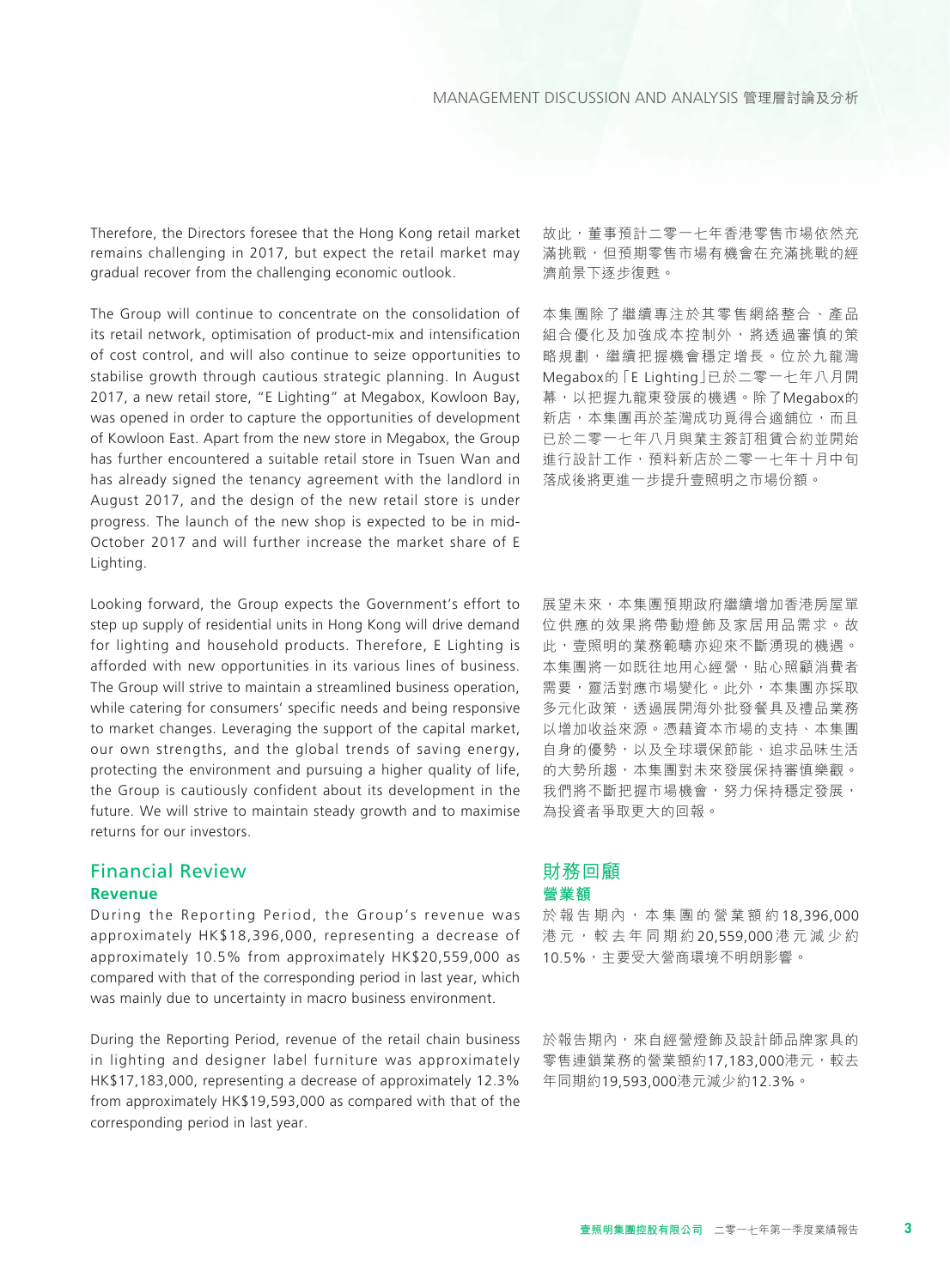During the Reporting Period, revenue of the business in tableware and giftware was approximately HK\$1,213,000, representing an increase of approximately 25.6% from approximately HK\$966,000 as compared with that of the corresponding period in last year.

#### **Gross Profit and Gross Margin**

During the Reporting Period, the Group's gross profit was approximately HK\$10,407,000, representing a decrease of approximately 10.3% from approximately HK\$11,606,000 as compared with that of the corresponding period in last year. The decrease was primarily due to decrease in sales. During the Reporting Period, the Group's overall gross profit margin was approximately 56.6%.

#### **Selling and Distribution Expenses**

During the Reporting Period, the Group's selling and distribution expenses was approximately HK\$8,569,000, representing a decrease of approximately 15.5% from approximately HK\$10,141,000 as compared with that of the corresponding period in last year. Selling and distribution expenses primarily consists of rentals for retail outlets and related expenses, staff costs (including salaries and sales commission to salesperson), electronic payment charges and depreciation. The decrease was primarily due to decrease in rental expenses for retail outlets and staff costs arising from reduction of headcount.

#### **Administrative and Other Expenses**

During the Reporting Period, the Group's administrative and other expenses was approximately HK\$4,096,000, representing a decrease of approximately 13.7% from approximately HK\$4,744,000 as compared with that of the corresponding period in last year. Administrative and other expenses primarily consists of rentals for office premises and warehousing facilities, staff costs (including salaries to administrative staff and emoluments to Directors) and professional expenses. The decrease was primarily due to decrease in rental expenses of warehouse and staff costs arising from reduction of headcount.

#### **Loss for the Period**

The Group recorded a loss of approximately HK\$1,883,000 during the Reporting Period (three months ended 30 June 2016: loss of approximately HK\$2,366,000).

#### **Dividend**

The board of Directors (the "Board") does not recommend the payment of any dividend for the three months ended 30 June 2017 (three months ended 30 June 2016: Nil).

於報告期內,來自經營餐具及禮品業務的營業額 約1,213,000港元,較去年同期約966,000港元增 加約25.6%。

#### **毛利及毛利率**

於報告期內,本集團的毛利約10,407,000港元, 較去年同期約11,606,000港元減少約10.3%。減 少主要由於銷售減少所致。於報告期內,本集團 的整體毛利率約56.6%。

#### **銷售及分銷開支**

於報告期內,本集團的銷售及分銷開支約 8,569,000港元,較去年同期約10,141,000港元 減少約15.5%。銷售及分銷開支主要包括零售店 舖的租金及相關開支、員工成本(包括薪金及售 貨員佣金)、電子付款費用及折舊。減少主要由 於零售店舖的租金開支減少及由於僱員人數減少 令員工成本減少所致。

#### **行政及其他開支**

於報告期內,本集團的行政及其他開支約 4,096,000港元,較去年同期約4,744,000港元減 少約13.7%。行政及其他開支主要包括辦公室物 業及倉庫設施租金,員工成本(包括行政人員的 薪金及董事薪酬)及專業費用。減少主要由於零 售店舖的倉庫租金開支減少及由於僱員人數減少 令員工成本減少所致。

#### **期內虧損**

於報告期內,本集團錄得虧損約1,883,000港元 (截至二零一六年六月三十日止三個月:虧 損 約 2,366,000港元)。

#### **股息**

董事會(「董事會」)不建議就截至二零一七年六月 三十日止三個月派付任何股息。(截至二零一六 年六月三十日止三個月:無)。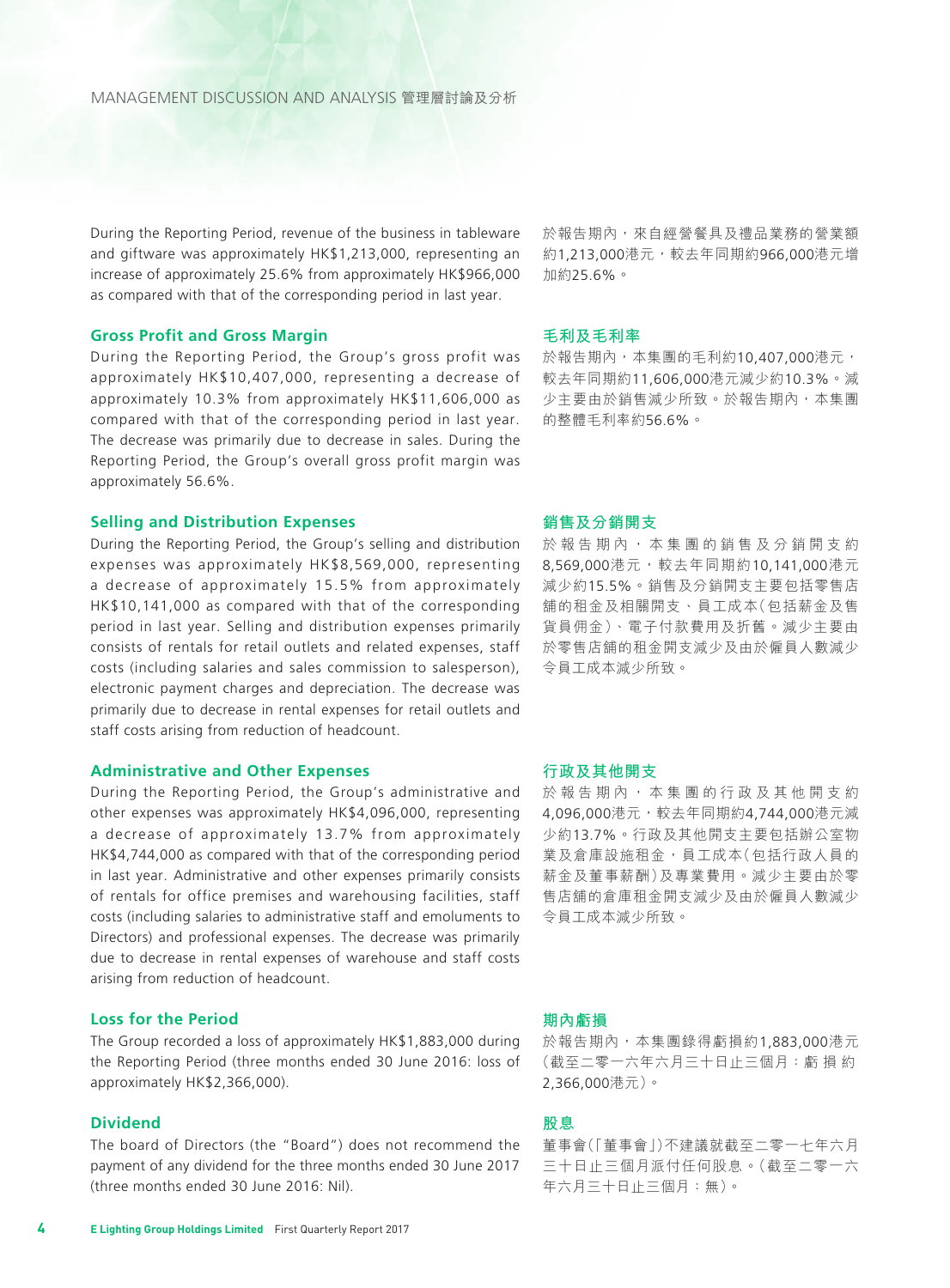# **CORPORATE GOVERNANCE AND OTHER INFORMATION** 企業管治及其他資料

# Compliance with the Corporate Governance Code

The Company is committed to achieving high standards of corporate governance to safeguard the interests of the shareholders of the Company and enhance its corporate value. The Company's corporate governance practices are based on the principles and code provisions as set out in the Corporate Governance Code and Corporate Governance Report in Appendix 15 to the GEM Listing Rules (collectively, the "CG Code"). To the best knowledge of the Board, the Company had complied with the code provisions in the CG Code during the Reporting Period.

#### Directors' Securities Transactions

The Company has adopted a code of conduct for dealing in securities of the Company by the Directors in accordance with the required standard of dealings as set out in the Rules 5.48 to 5.67 of the GEM Listing Rules (the "Required Standard of Dealings"). The Company has made specific enquiries with all Directors and the Directors confirmed that they have complied with the Required Standard of Dealings and the code of conduct for dealing in securities of the Company during the Reporting Period.

# Rights to Acquire Shares or Debentures

At no time during the Reporting Period was the Company, or any of its holding companies or any of its subsidiaries a party to any arrangement to enable the Directors and the chief executive of the Company (the "Chief Executive") (including their spouses and children under 18 years of age) to hold any interests or short positions in the shares, or underlying shares, or debentures of the Company or any of its associated corporations (within the meaning of Part XV of the Securities and Futures Ordinance (the "SFO")).

# Competing Interests

As at 30 June 2017, none of the Directors, the substantial shareholders of the Company and their respective close associates (as defined in the GEM Listing Rules) has any interests in a business which competes or is likely to compete, either directly or indirectly, with the business of the Group.

# Purchase, Sale or Redemption of the Company's Listed Securities

Neither the Company nor any of its subsidiaries purchased, sold or redeemed any of the Company's listed securities during the Reporting Period.

# 企業管治常規

本公司致力推行高標準的企業管治,以保障股東 利益及加強企業價值。本公司之企業管治常規乃 以創業板上市規則附錄15所載企業管治守則及企 業管治報告(統稱為「企業管治守則」)載列之原 則及守則條文為基準。據董事會所知,於報告期 內,本公司已遵守企業管治守則內之守則條文。

# 董事進行證券交易

本公司已採納創業板上市規則第5.48至5.67條所 載之交易必守標準(「交易必守標準」),作為董事 買賣本公司證券之操守守則。本公司已對各董事 作出特定查詢,董事已確認彼等於報告期內已遵 守交易必守標準及買賣本公司證券之操守守則。

### 收購股份或債權證之權利

於報告期內,本公司、其任何控股公司或其任何 附屬公司概無參與達成任何安排,使董事及本公 司主要行政人員(「主要行政人員」)(包括其配偶 及十八歲以下子女)於本公司或其任何相聯法團 (定義見證券及期貨條例(「證券及期貨條例」)第 XV部)擁有任何股份、相關股份及債券之權益或 淡倉。

# 競爭權益

於二零一七年六月三十日,概無董事、主要股東 或彼等各自之緊密聯繫人士(定義見創業板上市 規則)於與或有可能與本集團業務直接或間接競 爭之業務中擁有任何權益。

# 購買、出售或贖回上市證券

於報告期內,本公司或其任何附屬公司概無購 買、出售或贖回本公司之任何上市證券。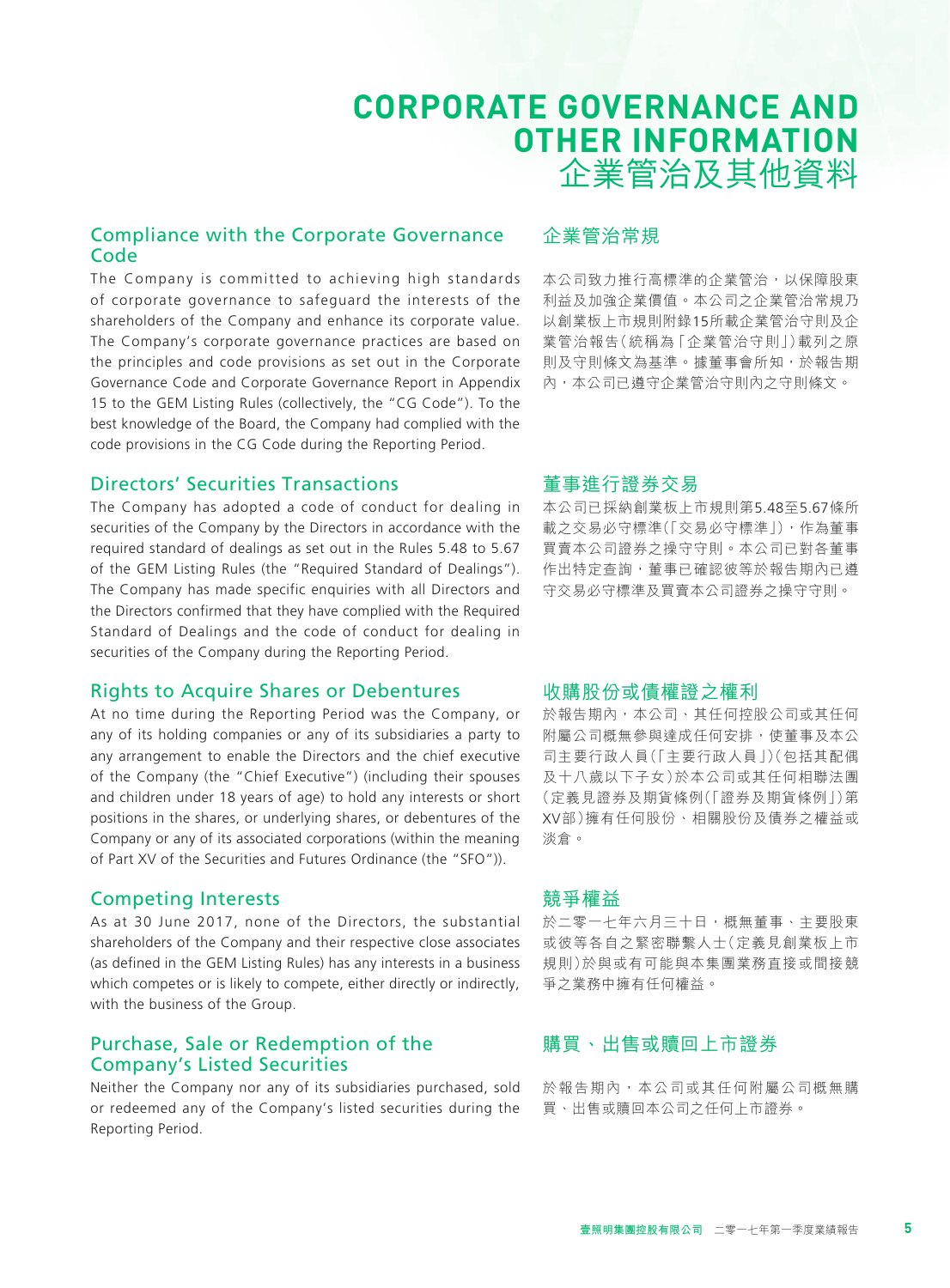CORPORATE GOVERNANCE AND OTHER INFORMATION 企業管治及其他資料

### Directors' and Chief Executive's Interests and Short Positions in Shares, Underlying Shares and Debentures of the Company or any Associated Corporations

As at 30 June 2017, the interests and short positions of the Directors and the Chief Executive in the shares, underlying shares and debentures of the Company or any of its associated corporations (within the meaning of Part XV of the SFO), as recorded in the register required to be kept under section 352 of the SFO, or as otherwise notified to the Company and the Stock Exchange pursuant to the Required Standard of Dealings were as follows:

# 董事及主要行政人員於本公司或任何 相聯法團的股份、相關股份及債券中 的權益及淡倉

於二零一七年六月三十日,董事及主要行政 人員於本公司或其任何相聯法團(定義見證券 及期貨條例第 XV 部 )的 股 份 、 相 關 股 份 及 債 權証中擁有須根據證券及期貨條例第 352 條 規定而備存之登記冊的記錄,或根據交易必 守標準須知會本公司及聯交所的權益及淡倉 如下:

#### **Long positions in ordinary shares of the Company**

#### **於本公司普通股的好倉**

| <b>Name</b><br>姓名                                 | <b>Capacity/Nature of interests</b><br>身分及權益性質 | Number of<br><b>securities</b><br>證券數目 | <b>Approximate</b><br>percentage of<br>shareholding<br>股權概約百份比 |
|---------------------------------------------------|------------------------------------------------|----------------------------------------|----------------------------------------------------------------|
| Mr. Hui Kwok Keung Raymond (Note 1)<br>許國強先生(附註1) | Interest in controlling corporation<br>受控法團權益  | 210.000.000                            | 46.56%                                                         |
| Mr. Hue Kwok Chiu (Note 2)<br>許國釗先生(附註2)          | Interest in controlling corporation<br>受控法團權益  | 45.000.000                             | 9.98%                                                          |
| Notes:                                            | 附註:                                            |                                        |                                                                |

Notes:

- (1) These shares are held by Time Prestige Ventures Limited, a company wholly-owned by Mr. Hui Kwok Keung Raymond.
- (2) These shares are held by Star Adventure Holdings Limited, a company wholly-owned by Mr. Hue Kwok Chiu.

Save as disclosed above, as at 30 June 2017, none of the Directors or the Chief Executive had any interests or short positions in the shares, underlying shares or debentures of the Company or any of its associated corporations as recorded in the register required to be kept under section 352 of the SFO, or as otherwise notified to the Company and the Stock Exchange pursuant to the Required Standard of Dealings.

除上文所披露以外,於二零一七年六月三十日, 概無董事或主要行政人員於本公司或其任何相聯 法團的任何股份、相關股份及債權証中擁有須根 據證券及期貨條例第352條規定而備存之登記冊 的記錄,或根據交易必守標準須知會本公司及聯 交所的權益及淡倉。

<sup>(1)</sup> 該等股份由Time Prestige Ventures Limited(一間 由許國強先生全資擁有的公司)持有。

<sup>(2)</sup> 該等股份由Star Adventure Holdings Limited(一間 由許國釗先生全資擁有的公司)持有。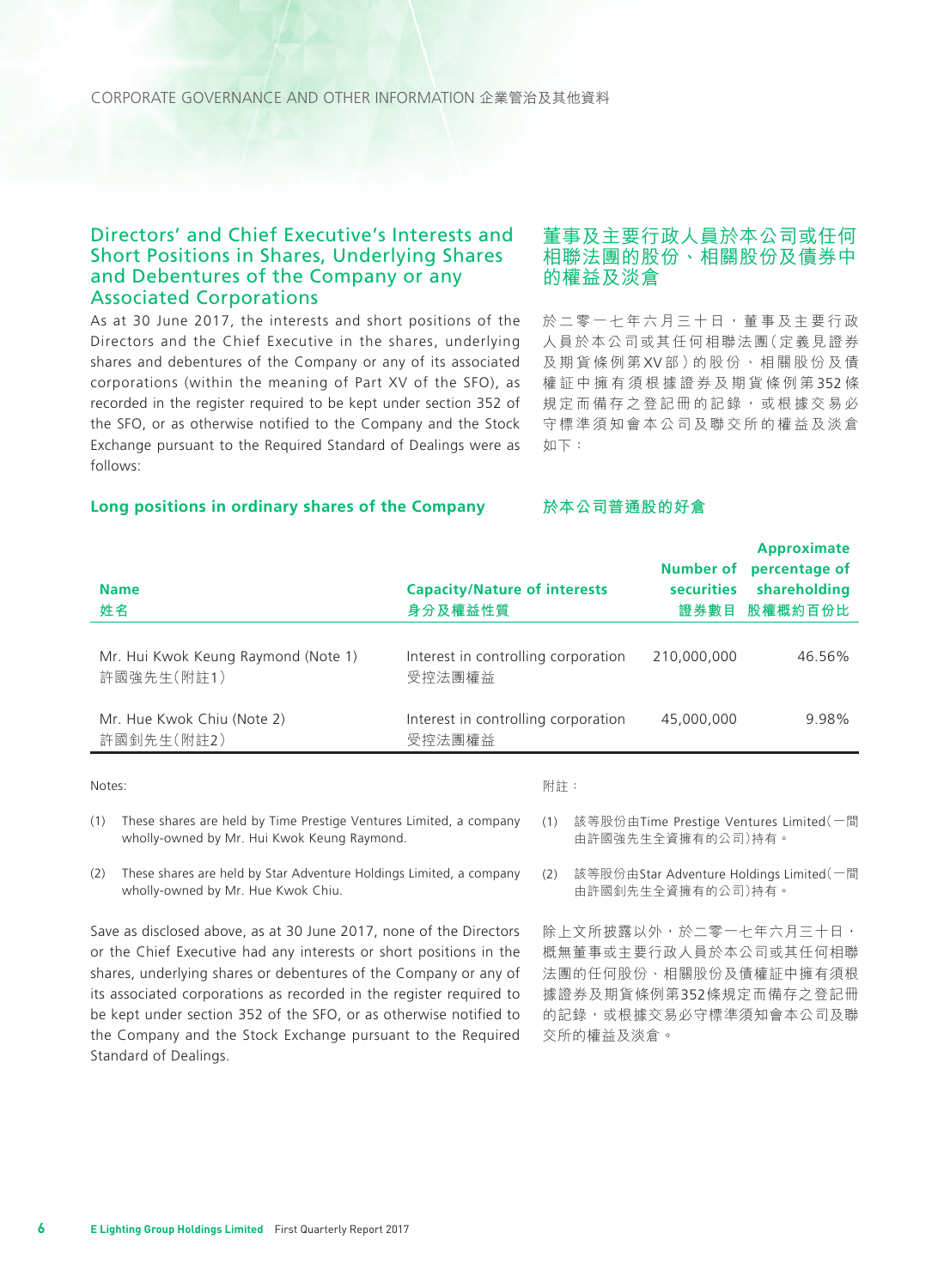# Substantial Shareholders' and Other Persons' Interests and Short Positions in the Shares and Underlying Shares of the Company

As at 30 June 2017, to the best of the knowledge of the Directors and the Chief Executive and based on the public records filed on the website of the Stock Exchange and records kept by the Company, the interests and short positions of the persons or corporations (other than the Directors and the Chief Executive) in the shares or underlying shares of the Company as recorded in the register required to be kept under section 336 of the SFO were as follows:

# 主要股東及其他人士於本公司股份及 相關股份的權益及淡倉

於二零一七年六月三十日,據董事及主要行政人 員所知,按聯交所網頁所列公開資料及本公司所 存置記錄,下列人士或法團(董事及主要行政人 員除外)於本公司股份或相關股份擁有須根據證 券及期貨條例第336條規定而備存之登記冊的記 錄之權益及淡倉如下:

#### **Long positions in ordinary shares of the Company**

#### **於本公司普通股的好倉**

| <b>Name</b><br>姓名                      | <b>Capacity/Nature of interests</b><br>身分及權益性質 | Number of<br><b>securities</b><br>證券數目 | <b>Approximate</b><br>percentage of<br>shareholding<br>股權概約百份比 |
|----------------------------------------|------------------------------------------------|----------------------------------------|----------------------------------------------------------------|
| Time Prestige Ventures Limited         | Beneficial Owner<br>實益擁有人                      | 210,000,000                            | 46.56%                                                         |
| Star Adventure Holdings Limited        | Beneficial Owner<br>實益擁有人                      | 45,000,000                             | 9.98%                                                          |
| Ms. Ng Hiu Ying (Note 1)<br>吳曉瑛女士(附註1) | Interest of spouse<br>配偶權益                     | 45,000,000                             | 9.98%                                                          |

Note:

#### 附註:

(1) Ms. Ng Hiu Ying is the spouse of Mr. Hue Kwok Chiu. Under the SFO, Ms. Ng Hiu Ying is deemed to be interested in the same number of shares in which Mr. Hue Kwok Chiu is interested.

Save as disclosed above, as at 30 June 2017, no person or corporation (other than the Directors and the Chief Executive) who had any interests or short positions in the shares or underlying shares of the Company were recorded in the register required to be kept by the Company under section 336 of the SFO.

益的相同數目股份中擁有權益。 除上文所披露以外,於二零一七年六月三十日, 概無人士或法團(董事及主要行政人員除外)於本

(1) 吳曉瑛女士為許國釗先生的配偶。根據證券及期 貨條例,吳曉瑛女士被視為於許國釗先生擁有權

公司股份或相關股份中擁有任何權益或淡倉紀錄 在本公司根據證券及期貨條例第336條規定而備 存之登記冊內。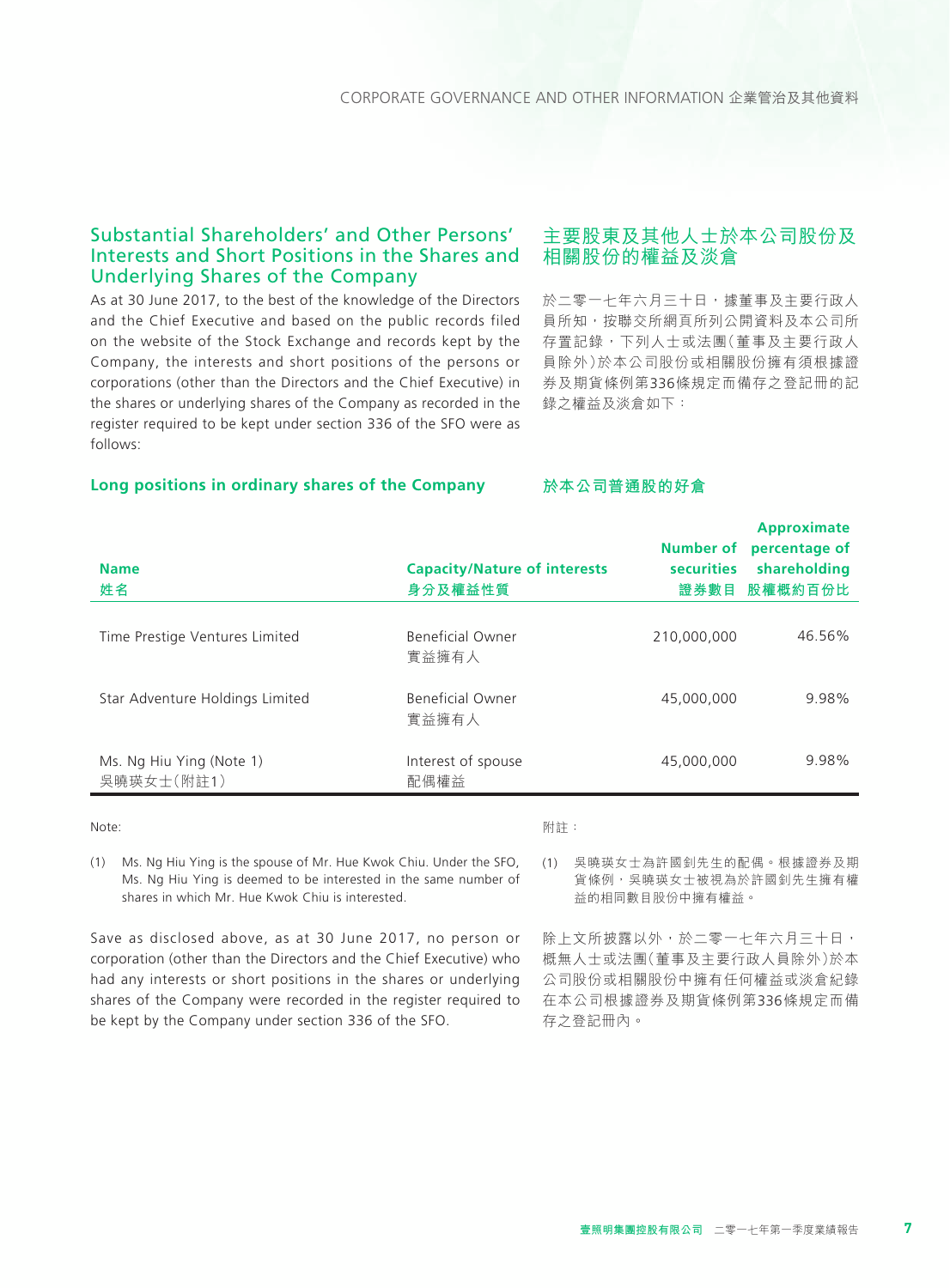#### Share Option Scheme

The purpose of the share option scheme is to attract and retain the best available personnel, to provide additional incentive to employees (full-time and part-time), directors, consultants, advisers, distributors, contractors, suppliers, agents, customers, business partners or service providers of the Group (the "Eligible Participant") and to promote the success of the business of the Group.

The Company conditionally adopted a share option scheme (the "Share Option Scheme") on 11 September 2014 whereby the Board is authorised, at its absolute discretion and subject to the terms of the Share Option Scheme, to grant options to the Eligible Participant to subscribe for the shares of the Company. The Share Option Scheme will be valid and effective for a period of ten years commencing from the date of adoption of the Share Option Scheme.

As at 30 June 2017, the total number of shares available for issue under the Share Option Scheme is 40,000,000 shares, representing approximately 8.87% of the issued shares of the Company. Since the adoption of the Share Option Scheme, no share option has been granted by the Company.

#### Compliance Adviser's Interests

After the completion of the engagement of Ample Capital Limited as the compliance adviser of the Company in compliance with Rule 6A.19 of the GEM Listing Rules on 30 June 2017, the Company did not have compliance adviser.

#### Audit Committee

The audit committee of the Company (the "Audit Committee") was established with written terms of reference in compliance with Rules 5.28 and 5.29 of the GEM Listing Rules and code provision C.3.3 of the CG Code. The Audit Committee currently comprises three independent non-executive Directors and is chaired by Mr. Leung Wai Chuen. The other members are Mr. Chung Wai Man and Ms. Yeung Mo Sheung Ann. The primary duties of the Audit Committee are mainly to oversee the relationship with the Company's external auditor, review the Company's financial information and oversee the Company's financial reporting system, risk management and internal control systems.

#### 購股權計劃

購股權計劃旨在吸引及挽留最優秀的人員、向本 集團僱員(全職及兼職)、董事、諮詢人、顧問、 分銷商、承包商、供應商、代理、客戶、商業夥 伴或服務供應商(「合資格參與者」)提供額外獎勵 以及推動本集團業務創出佳績。

本公司於二零一四年九月十一日有條件採納購股 權計劃(「購股權計劃」), 據此, 董事會獲授權按 彼等之全權酌情,依照購股權計劃之條款授出可 認購本公司股份之購股權予合資格參與者。購股 權計劃由購股權計劃採納之日起十年期間一直有 效及生效。

於二零一七年六月三十日,根據購股權計劃可供 發行之股份總數為40,000,000股,佔本公司已 發行股份總數約8.87%。自購股權計劃獲採納以 來,本公司概無授出購股權。

#### 合規顧問權益

於二零一七年六月三十日完成本公司根據創業板 上市規則第6A.19條委聘豐盛融資有限公司為合 規顧問之後,本公司並無合規顧問。

#### 審核委員會

本公司已成立審核委員會(「審核委員會」),並 遵照創業板上市規則第5.28條及5.29條規定及企 業管治守則第C.3.3條守則條文條制定書面職權 範圍。審核委員會現時由三名獨立非執行董事組 成,並由梁偉泉先生擔任主席,其餘成員為鍾偉 文先生及楊慕嫦女士。審核委員會的主要職務為 監察與本公司核數師的關係、審閱本公司的財務 資料及監管本公司財務申報制度、風險管理及內 部監控系統。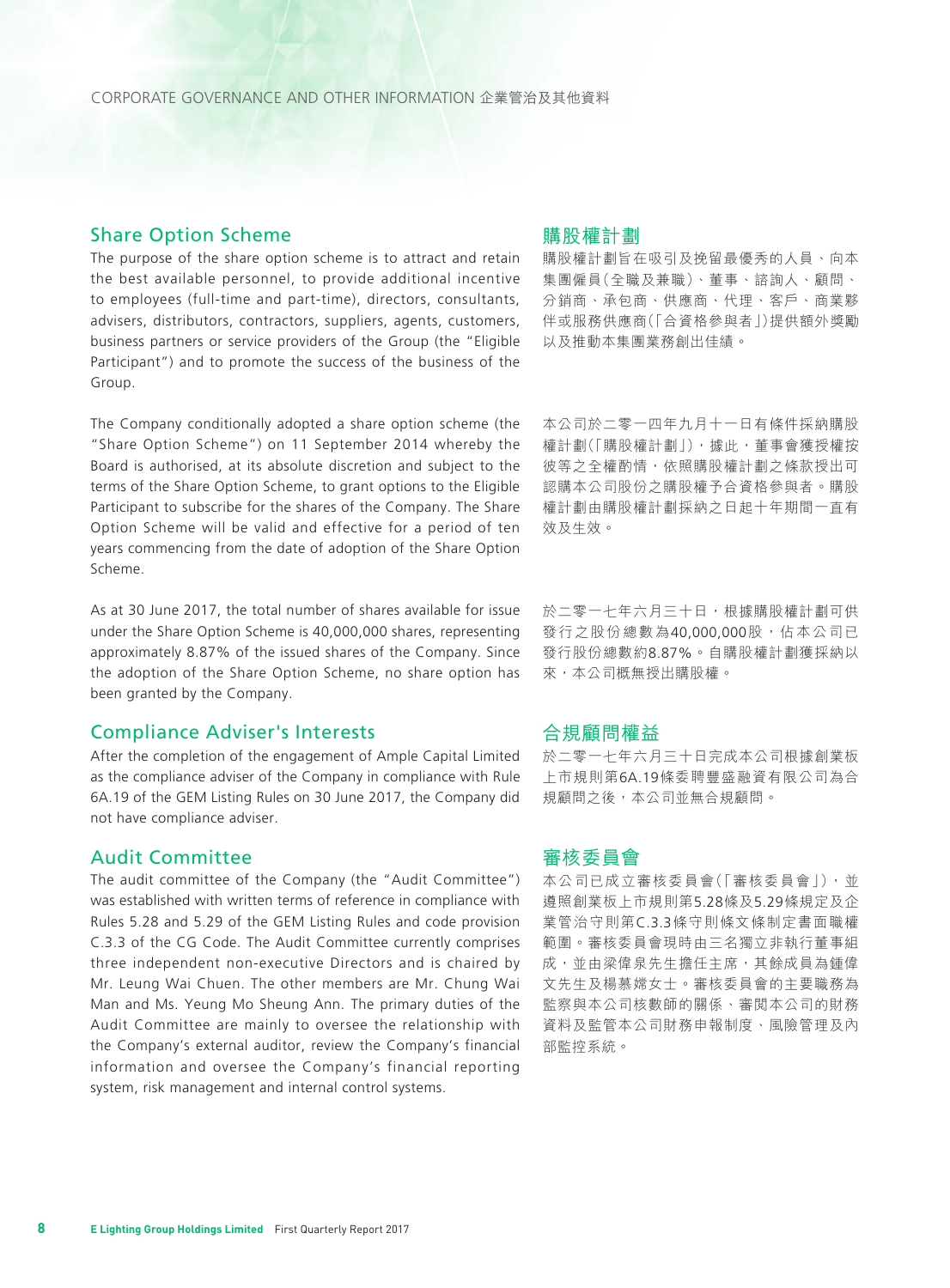The Audit Committee had reviewed the unaudited consolidated results of the Group for the three months ended 30 June 2017 with the management and is of the view that such results complied with the applicable accounting standards, the requirements under the GEM Listing Rules and other applicable legal requirements, and that adequate disclosures had been made.

### Sufficiency of Public Float

Based on information that is publicly available to the Company and within the knowledge of the Directors, the Company has maintained a sufficient public float as at the date of this report.

By Order of the Board

審核委員會與管理層已審閱本集團截至二零一七 年六月三十日止三個月之未經審核綜合業績,並 認為有關業績已符合適用會計政策、創業板上市 規則之規定及其他適用法律要求,亦已作出恰當 披露。

#### 公眾持股量的充足性

根據本公司公開可得的資料及據董事所知,本公 司於本報告日已維持充足公眾持股量。

承董事會命

**E Lighting Group Holdings Limited Hue Kwok Chiu** *Chairman*

Hong Kong, 11 August 2017

*As at the date of this report, the executive Directors are Mr. Hue Kwok Chiu, Mr. Hui Kwok Keung Raymond and Mr. Hui Kwok Wing; the independent non-executive Directors are Mr. Chung Wai Man, Mr. Leung Wai Chuen and Ms. Yeung Mo Sheung Ann.*

主席 **許國釗**

**壹照明集團控股有限公司**

香港,二零一七年八月十一日

於本報告日,執行董事為許國釗先生、許國強先 生及許國榮先生;獨立非執行董事為鍾偉文先 生、梁偉泉先生及楊慕嫦女士。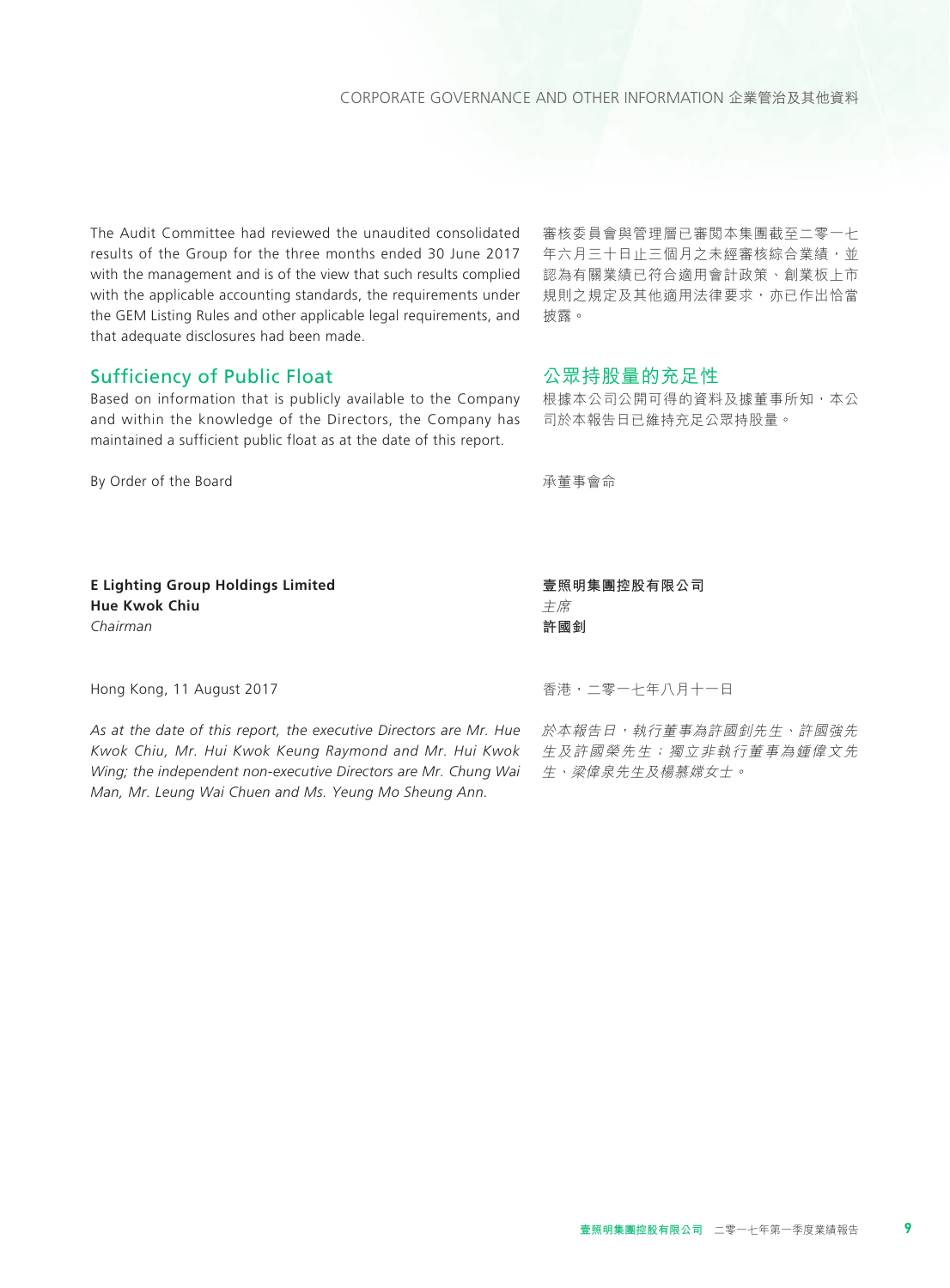# **CONDENSED CONSOLIDATED STATEMENT OF PROFIT OR LOSS AND OTHER COMPREHENSIVE INCOME**

簡明綜合損益及其他全面收益表

*For the three months ended 30 June 2017* 截至二零一七年六月三十日止三個月

|                                     |            | Three months ended 30 June |                 |             |
|-------------------------------------|------------|----------------------------|-----------------|-------------|
|                                     |            |                            | 截至六月三十日止三個月     |             |
|                                     |            |                            | 2017            | 2016        |
|                                     |            |                            | 二零一七年           | 二零一六年       |
|                                     |            |                            | <b>HK\$'000</b> | HK\$'000    |
|                                     |            |                            | 千港元             | 千港元         |
|                                     |            | Note                       | (Unaudited)     | (Unaudited) |
|                                     |            | 附註                         | (未經審核)          | (未經審核)      |
|                                     |            |                            |                 |             |
| Revenue                             | 營業額        | 3                          | 18,396          | 20,559      |
| Cost of sales                       | 銷售成本       |                            | (7,989)         | (8,953)     |
|                                     |            |                            |                 |             |
| <b>Gross Profit</b>                 | 毛利         |                            | 10,407          | 11,606      |
|                                     |            |                            |                 |             |
| Other income and gain               | 其他收入及收益    | 4                          | 3               | 375         |
| Selling and distribution expenses   | 銷售及分銷開支    |                            | (8, 569)        | (10, 141)   |
| Administrative and other expenses   | 行政及其他開支    |                            | (4,096)         | (4, 744)    |
| Finance costs                       | 財務成本       |                            |                 | (2)         |
|                                     |            |                            |                 |             |
| Loss before tax                     | 除税前虧損      | 5                          | (2, 255)        | (2,906)     |
| Income tax credit                   | 所得税抵免      | 7                          | 372             | 540         |
|                                     |            |                            |                 |             |
| Loss and total comprehensive income | 本公司擁有人     |                            |                 |             |
| for the period attributable         | 應佔期內虧損及    |                            |                 |             |
| to the owners of the Company        | 其他全面收益總額   |                            | (1,883)         | (2,366)     |
|                                     |            |                            |                 |             |
| Loss per share                      | 每股虧損       |                            |                 |             |
| - Basic and diluted (HK cents)      | -基本及攤薄(港仙) | 9                          | (0.42)          | (0.55)      |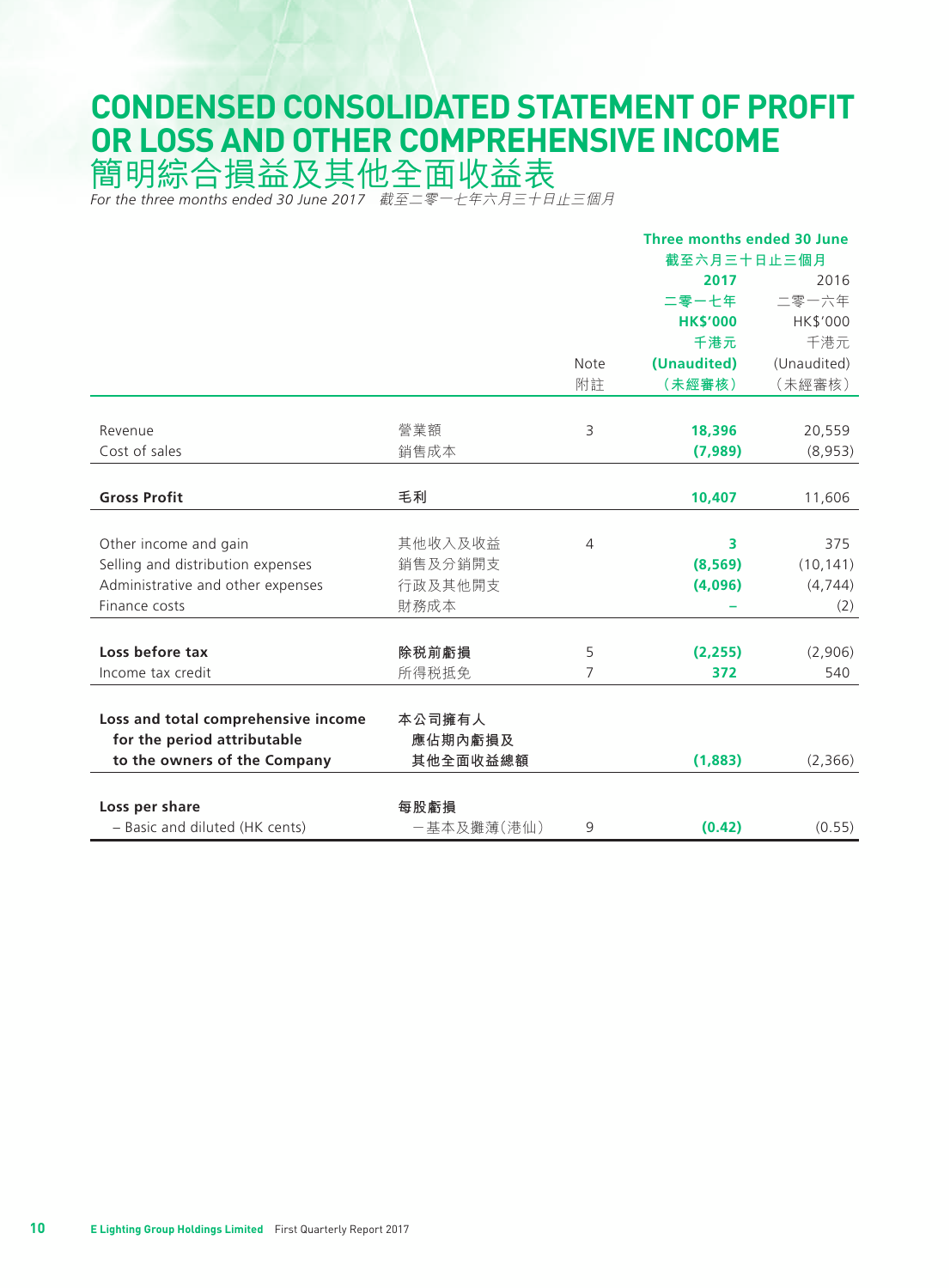# **CONDENSED CONSOLIDATED STATEMENT OF CHANGES IN EQUITY**

簡明綜合權益變動表

*For the three months ended 30 June 2017* 截至二零一七年六月三十日止三個月

|                                                                    |                                  | <b>Share</b><br>capital<br>股本<br><b>HK\$'000</b><br>千港元 | <b>Share</b><br>premium<br>股份溢價<br><b>HK\$'000</b><br>千港元 | <b>Other</b><br>reserve<br>其他儲備<br><b>HK\$'000</b><br>千港元 | <b>Convertible</b><br>bonds<br>reserve<br>可換股債券<br>權益儲備<br><b>HK\$'000</b><br>千港元 | <b>Retained</b><br>earnings/<br>equity (Accumulated<br>losses)<br>保留溢利/<br>(累計虧損)<br><b>HK\$'000</b><br>千港元 | <b>Total</b><br>equity<br>權益總額<br><b>HK\$'000</b><br>千港元 |
|--------------------------------------------------------------------|----------------------------------|---------------------------------------------------------|-----------------------------------------------------------|-----------------------------------------------------------|-----------------------------------------------------------------------------------|-------------------------------------------------------------------------------------------------------------|----------------------------------------------------------|
|                                                                    |                                  |                                                         |                                                           |                                                           |                                                                                   |                                                                                                             |                                                          |
| As at 1 April 2016<br>(audited)<br>Issue of shares upon conversion | 於二零一六年四月一日<br>(經審核)<br>於轉換可換股債券時 | 4,196                                                   | 56,044                                                    | 2                                                         | 4,454                                                                             | 14,059                                                                                                      | 78,755                                                   |
| of convertible bonds (Note)                                        | 發行股份(附註)                         | 137                                                     | 4,563                                                     | $\overline{\phantom{0}}$                                  | (4.454)                                                                           |                                                                                                             | 246                                                      |
| Loss and total comprehensive<br>income for the period              | 期內虧損及全面收益總額                      | $\overline{\phantom{a}}$                                | $\qquad \qquad -$                                         | $\overline{\phantom{a}}$                                  | $\qquad \qquad -$                                                                 | (2,366)                                                                                                     | (2,366)                                                  |
| As at 30 June 2016<br>(unaudited)                                  | 於二零一六年六月三十日<br>(未經審核)            | 4,333                                                   | 60,607                                                    | 2                                                         |                                                                                   | 11,693                                                                                                      | 76,635                                                   |
| As at 1 April 2017<br>(audited)                                    | 於二零一七年四月一日<br>(經審核)              | 4,510                                                   | 67,066                                                    | $\overline{2}$                                            |                                                                                   | 1,618                                                                                                       | 73,196                                                   |
| Loss and total comprehensive<br>income for the period              | 期內虧損及全面收益總額                      |                                                         |                                                           |                                                           | ۰                                                                                 | (1,883)                                                                                                     | (1,883)                                                  |
| As at 30 June 2017                                                 | 於二零一七年六月三十日                      |                                                         |                                                           |                                                           |                                                                                   |                                                                                                             |                                                          |
| (unaudited)                                                        | (未經審核)                           | 4,510                                                   | 67,066                                                    | 2                                                         |                                                                                   | (265)                                                                                                       | 71,313                                                   |

Note:

附註:

On 4 May 2016, convertible bonds in the principal amount of HK\$9,620,245 were converted into 13,743,207 ordinary shares of HK\$0.01 each at the conversion price of HK\$0.7 per share.

於二零一六年五月四日,本金額為9,620,245港元之可 換股債劵已按每股0.7港元之兌換價兌換為13,743,207 股每股面值0.01港元之普通股。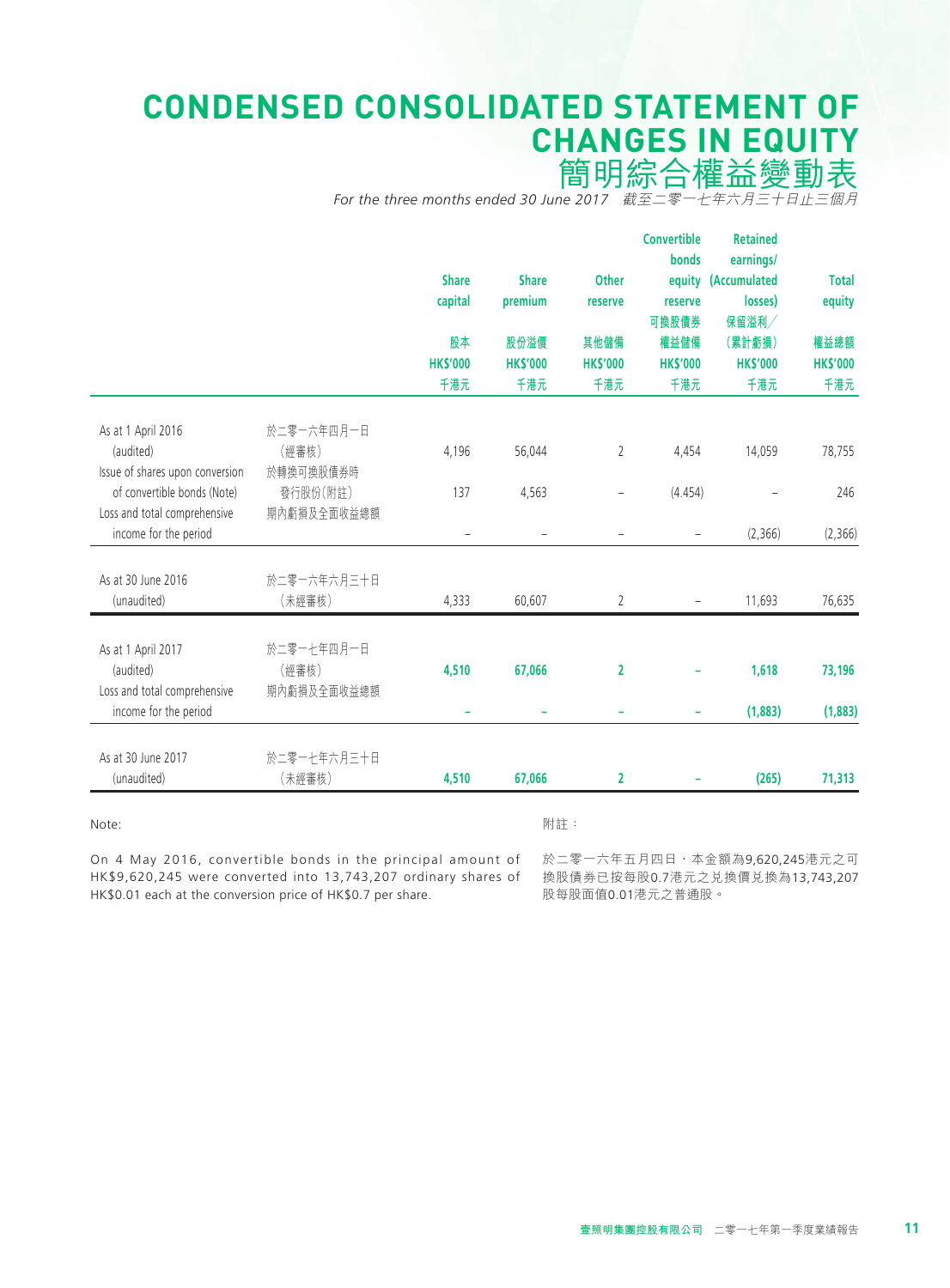# **NOTES TO THE CONDENSED CONSOLIDATED FINANCIAL STATEMENTS** 簡明綜合財務報表附註

# 1. CORPORATE INFORMATION

The Company was incorporated in the Cayman Islands as an exempted company with limited liability on 29 November 2013 under the Companies Law. Cap. 22 (Law 3 of 1961, as consolidated and revised) of the Cayman Islands. The address of the Company's registered office is 4th Floor, Harbour Place, 103 South Church Street, George Town, P.O. Box 10240, Grand Cayman KY1-1002, Cayman Islands and its principal place of business in Hong Kong is 26/F, Tiffan Tower, 199 Wanchai Road, Wanchai, Hong Kong. The Company's issued shares have been listed on the GEM of Stock Exchange since 29 September 2014.

The Company's principal activity is investment holding while the Group is principally engaged in retail chain business in lighting, designer label furniture and household products in Hong Kong and wholesale of tableware and giftware worldwide.

### 2. BASIS OF PREPARATION

The unaudited condensed consolidated financial statements of the Group for the Reporting Period have been prepared in accordance with accounting principles generally accepted in Hong Kong and comply with Hong Kong Financial Reporting Standards ("HKFRSs") issued by Hong Kong Institute of Certified Public Accountants (the "HKICPA") and the applicable disclosure requirements of the GEM Listing Rules.

The unaudited condensed consolidated financial statements have been prepared under the historical cost convention. The accounting policies and methods of computation used in the preparation of the condensed consolidated financial statements are consistent with those used in the annual financial statements of the Group for the year ended 31 March 2017 as set out in the 2017 Annual Report of the Company. The condensed consolidated financial statements should be read in conjunction with the annual financial statements of the Group for the year ended 31 March 2017.

In the current period, the HKICPA has issued a number of new and revised HKFRSs and interpretations that are first effective for the current accounting period of the Group. The Group has adopted all these new and revised HKFRSs and interpretations that are relevant to its operation. The adoption of these new and revised HKFRSs had no significant effects on the results of the Group for the current and prior periods.

# 1. 公司資料

本公司於二零一三年十一月二十九日根據開 曼群島公司法第22章(一九六一年第三號法 例,經綜合及修訂)在開曼群島註冊成立為 獲豁免有限公司。本公司的註冊辦事處位於 4th Floor, Harbour Place, 103 South Church Street, George Town, P.O. Box 10240, Grand Cayman KY1-1002, Cayman Islands, 其於香 港的主要營業地點為香港灣仔灣仔道199號 天輝中心26樓。本公司的已發行股份自二零 一四年九月二十九日起於聯交所創業板上市。

本公司的主要業務為投資控股,而本集團則 主要於香港經營燈飾及設計師品牌家具及家 居產品的零售連鎖業務及批發餐具及禮品至 世界各地。

# 2. 編製基準

本集團於報告期的未經審核簡明綜合財務報 表已按照香港公認會計原則,並遵守香港會 計師公會(「香港會計師公會」)頒佈的香港財 務報告準則(「香港財務報告準則」)及創業板 上市規則之適用披露要求編製。

未經審核簡明綜合財務報表已按歷史成本法 編製。編製簡明綜合財務報表所用會計政策 及計算方法與本公司二零一七年年報所載本 集團截至二零一七年三月三十一日止年度 的全年財務報表所用者貫徹一致。此簡明綜 合財務報表應與本集團截至二零一七年三月 三十一日止年度的全年財務報表一併閱覽。

於本期間,香港會計師公會已頒佈多項於本 集團目前會計期間首次生效的新訂及經修訂 香港財務報告準則及詮釋。本集團已採納所 有與其營運相關的此等新訂及經修訂香港財 務報告準則及詮釋。應用此等新訂及經修訂 香港財務報告準則對本集團目前及以往期間 的業績並無造成重大影響。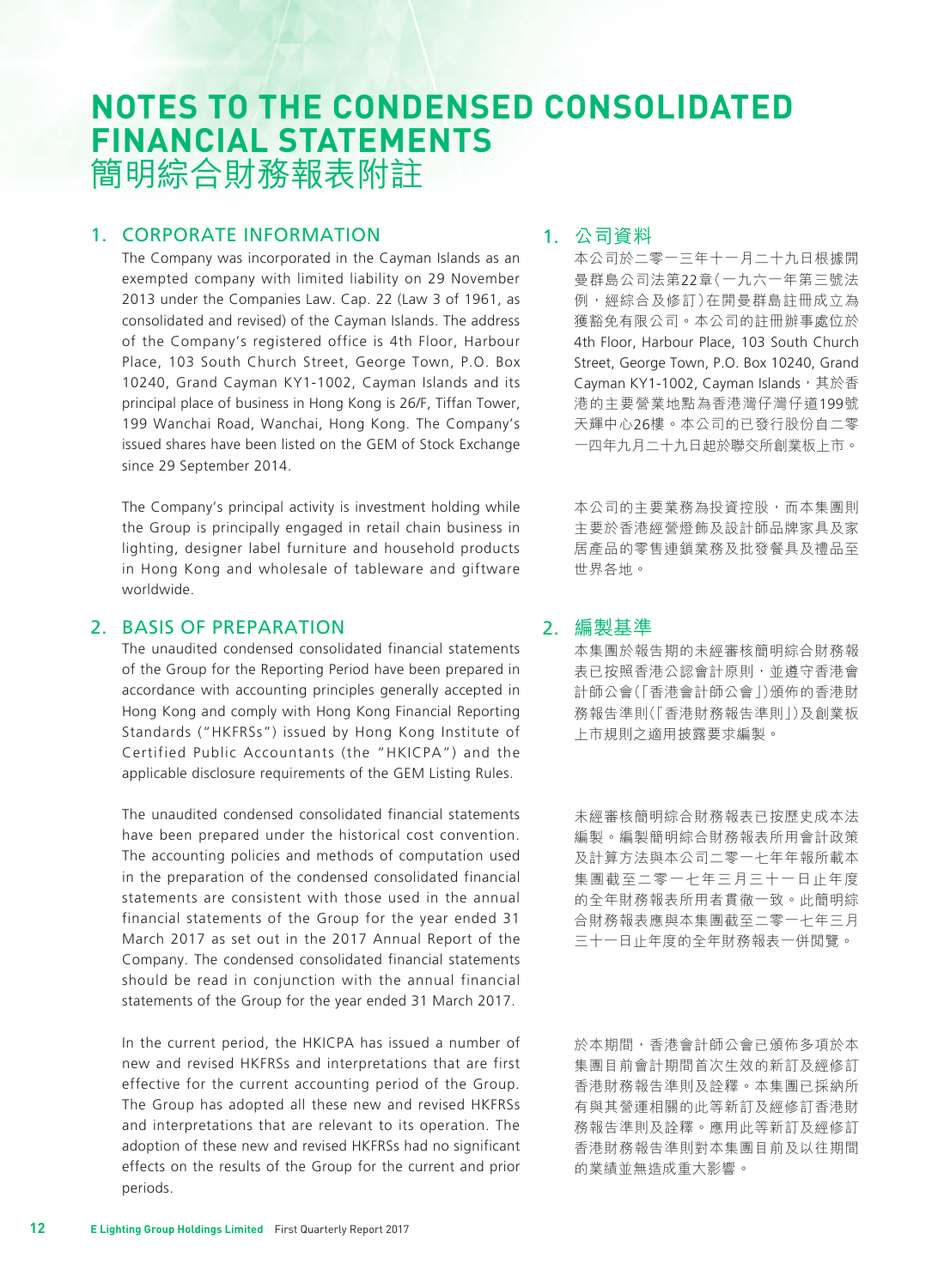#### 2. BASIS OF PREPARATION(continued)

The Group has not early adopted the new and revised HKFRSs that have been issued, but are not yet effective for the current period. The Group's current intention is to apply these changes on the date they become effective. The Group is in the process of assessing, where applicable, the potential impact of these new and revised HKFRSs that will be effective in future periods but is not yet in a position to state whether these new and revised HKFRSs would have a material impact to the Group's results of operation.

The preparation of the unaudited condensed consolidated financial statements in conformity with the HKFRSs requires the use of certain critical accounting estimates. It also requires the management to exercise their judgments in the process of applying the Group's accounting policies.

The unaudited condensed consolidated financial statements are presented in Hong Kong dollars ("HK\$"), which is the same as the functional currency of the Company.

The unaudited condensed consolidated financial statements have been reviewed by the Company's audit committee.

# 3. REVENUE

### 2. 編製基準(續)

本集團尚未提早採納已頒佈但尚未於本期間 生效的新訂及經修訂香港財務報告準則。本 集團目前擬於有關準則生效當日應用該等變 動。本集團現正評估(如適用)此等將於未來 期間生效的新訂及經修訂香港財務報告準則 的潛在影響,惟仍未可指出此等新訂及經修 訂香港財務報告準則會否對本集團經營業績 構成重大影響。

編製符合香港財務報告準則之未經審核簡明 綜合財務報表時須採用若干關鍵會計估計。 管理層於應用本集團之會計政策過程中亦須 作出判斷。

未經審核簡明綜合財務報表乃以港元(「港 元」)呈列,與本公司的功能貨幣一致。

未經審核簡明綜合財務報表已經本公司審核 委員會審閱。

# 3. 營業額

|                |      |                 | Three months ended 30 June<br>截至六月三十日止三個月 |  |
|----------------|------|-----------------|-------------------------------------------|--|
|                |      | 2017            | 2016                                      |  |
|                |      | 二零一七年           | 二零一六年                                     |  |
|                |      | <b>HK\$'000</b> | HK\$'000                                  |  |
|                |      | 千港元             | 千港元                                       |  |
|                |      | (Unaudited)     | (Unaudited)                               |  |
|                |      | (未經審核)          | (未經審核)                                    |  |
|                |      |                 |                                           |  |
| Sales of goods | 銷售貨品 | 18,396          | 20,559                                    |  |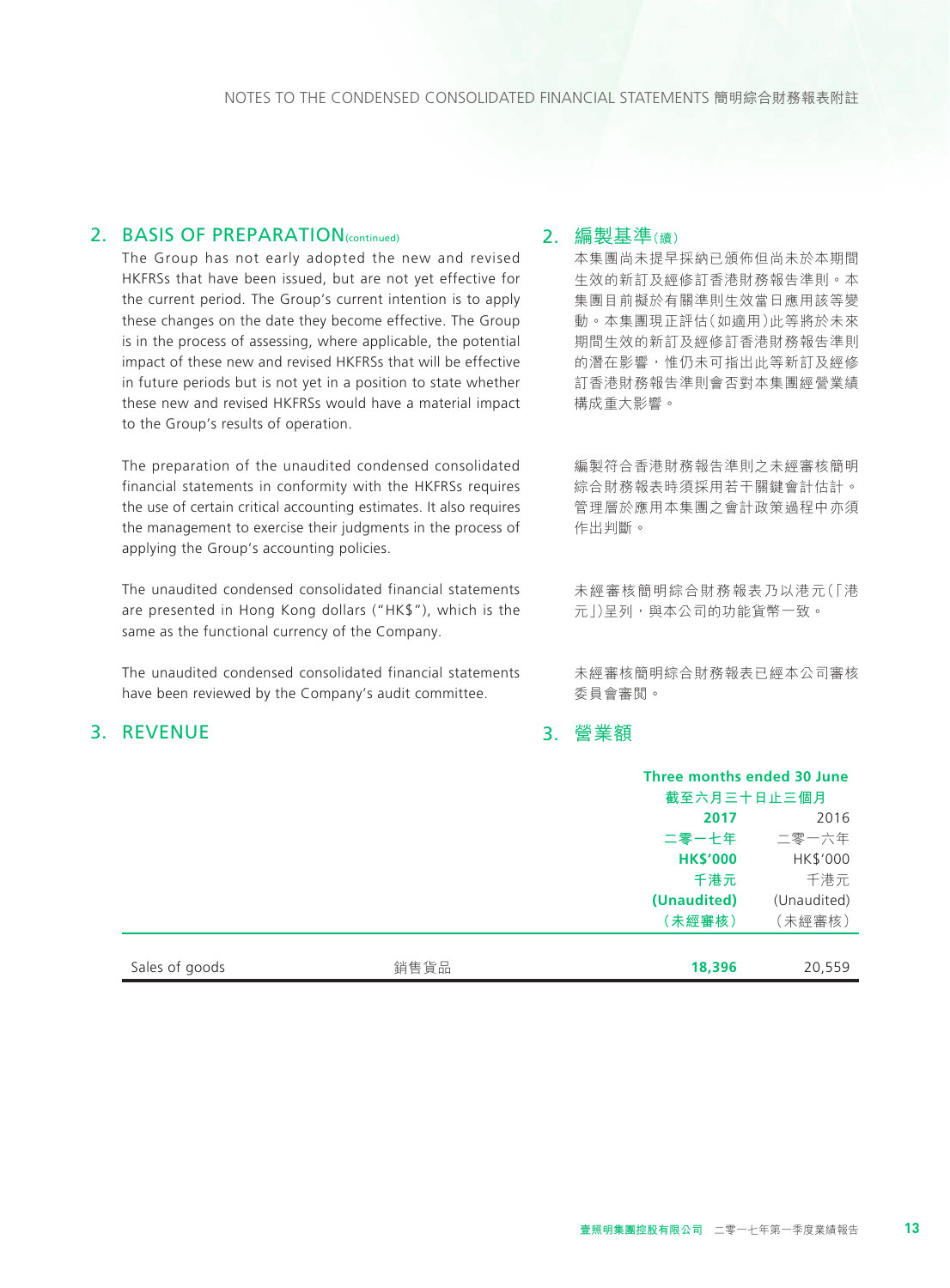NOTES TO THE CONDENSED CONSOLIDATED FINANCIAL STATEMENTS 簡明綜合財務報表附註

# 4. OTHER INCOME AND GAIN **4. 其他收入及收益**

|                                  |              | Three months ended 30 June |             |
|----------------------------------|--------------|----------------------------|-------------|
|                                  |              | 截至六月三十日止三個月                |             |
|                                  |              | 2016<br>2017               |             |
|                                  |              | 二零一七年                      | 二零一六年       |
|                                  |              | <b>HK\$'000</b>            | HK\$'000    |
|                                  |              | 千港元                        | 千港元         |
|                                  |              | (Unaudited)                | (Unaudited) |
|                                  |              | (未經審核)                     | (未經審核)      |
| Bank interest income             | 銀行利息收入       | 3                          | 8           |
| Gain on change in fair value     | 透過損益賬按公平值計量的 |                            |             |
| of financial liabilities at fair | 金融負債之公平值變動收益 |                            |             |
| value through profit or loss     |              |                            | 367         |
|                                  |              |                            |             |
|                                  |              | 3                          | 375         |
|                                  |              |                            |             |

# 5. LOSS BEFORE TAX

# 5. 除稅前虧損

Loss before tax is arrived at after charging:

除稅前虧損已扣除:

|                                                |                   | Three months ended 30 June |             |
|------------------------------------------------|-------------------|----------------------------|-------------|
|                                                |                   | 截至六月三十日止三個月                |             |
|                                                |                   | 2017                       | 2016        |
|                                                |                   | 二零一七年                      | 二零一六年       |
|                                                |                   | <b>HK\$'000</b>            | HK\$'000    |
|                                                |                   | 千港元                        | 千港元         |
|                                                |                   | (Unaudited)                | (Unaudited) |
|                                                |                   | (未經審核)                     | (未經審核)      |
| Auditor's remuneration                         | 核數師酬金             | 200                        | 220         |
| Costs of inventories recognised<br>as expenses | 確認為開支的存貨成本        | 7,047                      | 8,016       |
| Depreciation of property,                      | 物業、廠房及設備的折舊       |                            |             |
| plant and equipment                            |                   | 355                        | 404         |
| Amortisation of intangible assets              | 無形資產攤銷            | 402                        | 402         |
| Lease payments under<br>operating leases:      | 經營租賃項下之租賃付款:      |                            |             |
| Minimum lease payments                         | 最低租賃付款            | 5,459                      | 6,517       |
| Contingent rent                                | 或然租金              | 21                         | 69          |
|                                                |                   | 5,480                      | 6,586       |
| Employee costs (note 6)<br>Finance costs       | 僱員成本(附註6)<br>財務成本 | 4,105                      | 4,638       |
| - interest on convertible bonds                | 一可換股債券利息          |                            | 2           |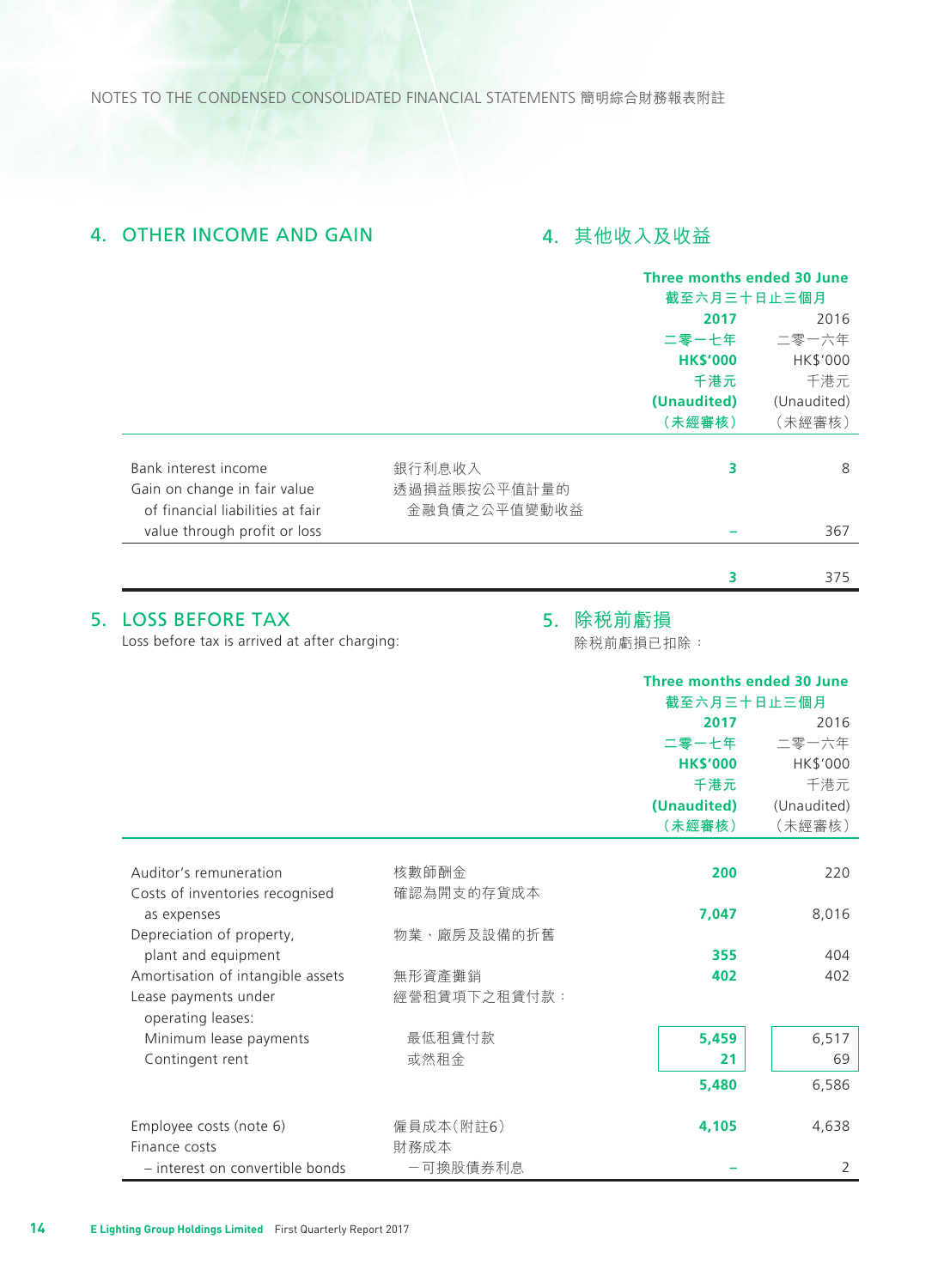### **6. EMPLOYEE COSTS** 2008年10月20日 10月20日 10月20日 10月20日 10月20日 10月20日 10月20日 10月20日 10月20日 10月20日 10月20日 10月20日 10月20日 10月20日 10月20日 10月20日 10月20日 10月20日 10月20日 10月20日 10月20日 10月20日 10月20日 10月20日 10月20日 10月20日 10月20日 10月20日

|                                                   |               | Three months ended 30 June |             |
|---------------------------------------------------|---------------|----------------------------|-------------|
|                                                   |               | 截至六月三十日止三個月                |             |
|                                                   |               | 2016<br>2017               |             |
|                                                   |               | 二零一七年                      | 二零一六年       |
|                                                   |               | <b>HK\$'000</b>            | HK\$'000    |
|                                                   |               | 千港元                        | 千港元         |
|                                                   |               | (Unaudited)                | (Unaudited) |
|                                                   |               | (未經審核)                     | (未經審核)      |
|                                                   |               |                            |             |
| Employee costs (including directors)<br>comprise: | 僱員成本(包括董事)包括: |                            |             |
| Salaries and other benefits                       | 薪金及其他福利       | 3,943                      | 4,449       |
| Contributions to defined contribution             | 向定額供款退休計劃之供款  |                            |             |
| retirement plans                                  |               | 162                        | 189         |
|                                                   |               |                            |             |
|                                                   |               | 4,105                      | 4,638       |
|                                                   |               |                            |             |

# 7. INCOME TAX CREDIT

# 7. 所得稅抵免

|                       |       | Three months ended 30 June<br>截至六月三十日止三個月 |             |
|-----------------------|-------|-------------------------------------------|-------------|
|                       |       | 2017                                      | 2016        |
|                       |       | 二零一七年                                     | 二零一六年       |
|                       |       | <b>HK\$'000</b>                           | HK\$'000    |
|                       |       | 千港元                                       | 千港元         |
|                       |       | (Unaudited)                               | (Unaudited) |
|                       |       | (未經審核)                                    | (未經審核)      |
|                       |       |                                           |             |
| Hong Kong Profits Tax | 香港利得税 | 372                                       | 540         |

Hong Kong Profits Tax has been provided at the rate of 16.5% based on the estimated assessable profits for each reporting period.

#### 8. DIVIDEND

The Board does not recommend payment of any dividend for the three months ended 30 June 2017 (for the three months ended 30 June 2016: Nil).

香港利得稅已根據各報告期間的估計應課稅 溢利按16.5%之稅率計提。

8. 股息

董事會不建議就截至二零一七年六月三十日 止三個月派付任何股息(截至二零一六年六 月三十日止三個月:無)。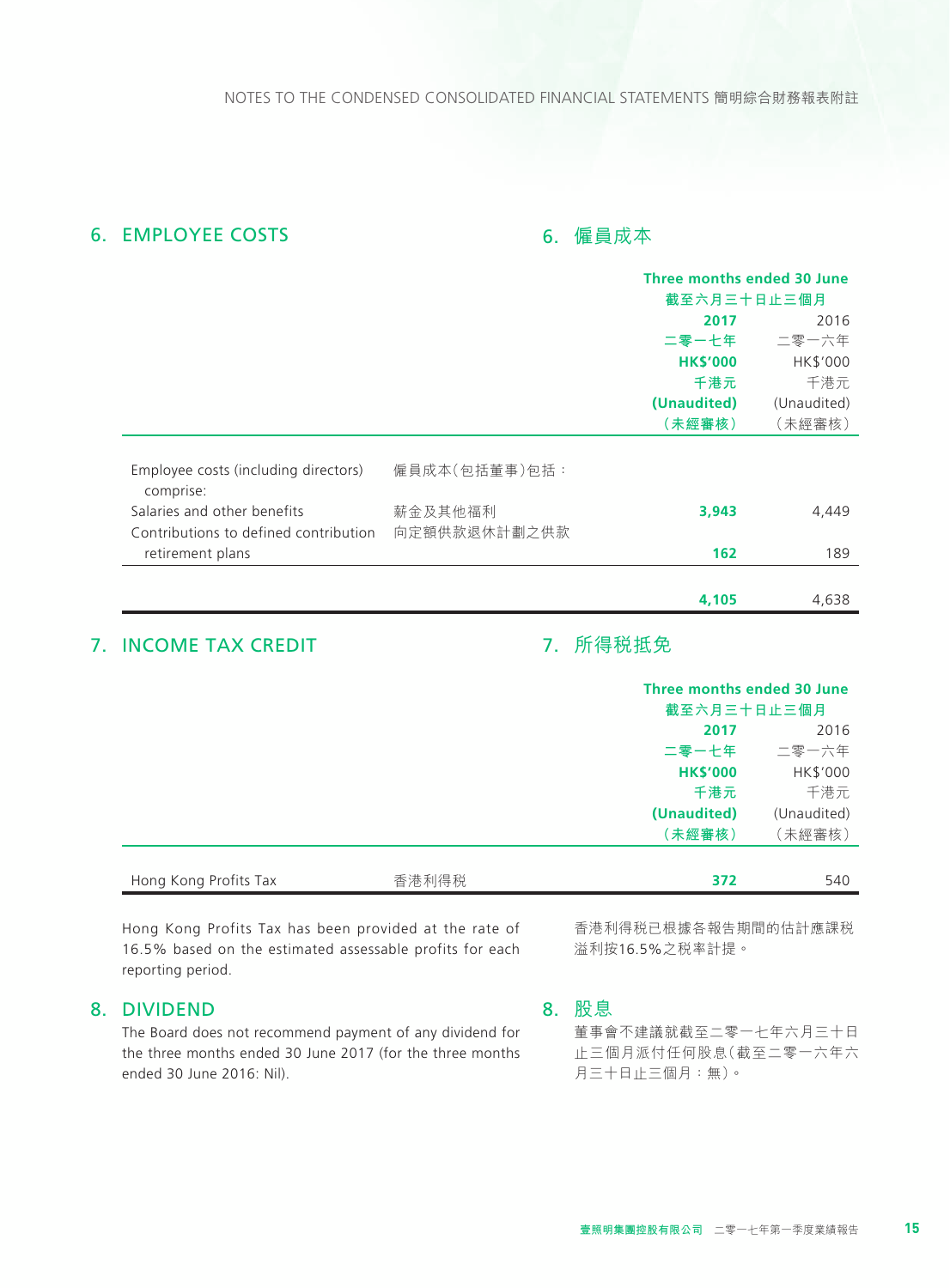NOTES TO THE CONDENSED CONSOLIDATED FINANCIAL STATEMENTS 簡明綜合財務報表附註

### 9. LOSS PER SHARE

#### 9. 每股虧損

The calculation of the basic and diluted loss per share attributable to the owners of the Company is based on the following data:

本公司擁有人應佔之每股基本及攤薄虧損乃 基於以下數據計算:

|                                                                                                                                                                                        |                                    | Three months ended 30 June<br>截至六月三十日止三個月 |             |
|----------------------------------------------------------------------------------------------------------------------------------------------------------------------------------------|------------------------------------|-------------------------------------------|-------------|
|                                                                                                                                                                                        |                                    | 2017                                      | 2016        |
|                                                                                                                                                                                        |                                    | 二零一七年                                     | 二零一六年       |
|                                                                                                                                                                                        |                                    | <b>HK\$'000</b>                           | HK\$'000    |
|                                                                                                                                                                                        |                                    | 千港元                                       | 千港元         |
|                                                                                                                                                                                        |                                    | (Unaudited)                               | (Unaudited) |
|                                                                                                                                                                                        |                                    | (未經審核)                                    | (未經審核)      |
| Loss:<br>Loss for the period for the purpose<br>of calculating basic and diluted                                                                                                       | 虧損:<br>就計算每股基本及攤薄虧損<br>之期內虧損       |                                           |             |
| loss per share                                                                                                                                                                         |                                    | (1,883)                                   | (2,366)     |
|                                                                                                                                                                                        |                                    |                                           | 2016        |
|                                                                                                                                                                                        |                                    | 2017                                      | 二零一六年       |
|                                                                                                                                                                                        |                                    | 二零一七年<br>'000                             | '000        |
|                                                                                                                                                                                        |                                    | 千股                                        | 千股          |
|                                                                                                                                                                                        |                                    |                                           |             |
| <b>Number of shares:</b><br>Weighted average number of shares<br>for the purpose of calculating basic                                                                                  | 股份數目:<br>就計算每股基本及攤薄虧損<br>之加權平均股份數目 |                                           |             |
| and diluted loss per share                                                                                                                                                             |                                    | 451,036                                   | 428,356     |
| Basic loss per share was calculated by dividing the loss<br>attributable to the owners of the Company by the weighted<br>average number of ordinary shares in issue during the period. |                                    | 每股基本虧損根據擁有人應佔虧損,除以期<br>內已發行普通股的加權平均數目計算。  |             |

For the three months ended 30 June 2017, diluted loss per share was the same as basic loss per share as there were no dilutive potential ordinary shares outstanding during the three months ended 30 June 2017.

The calculation of diluted loss per share for the three months ended 30 June 2017 does not assume the dilutive potential ordinary shares from contingent consideration payables as the condition for issuance are not satisfied as at 30 June 2016.

截至二零一七年六月三十日止三個月,由於 截至二零一七年六月三十日止三個月並無潛 在攤薄普通股,因此每股攤薄虧損與每股基 本虧損相同。

計算截至二零一七年六月三十日止三個月的 每股攤薄虧損時,由於應付或然代價之發行 條件於二零一六年六月三十日並未滿足,故 假設並無潛在攤薄普通股影響。